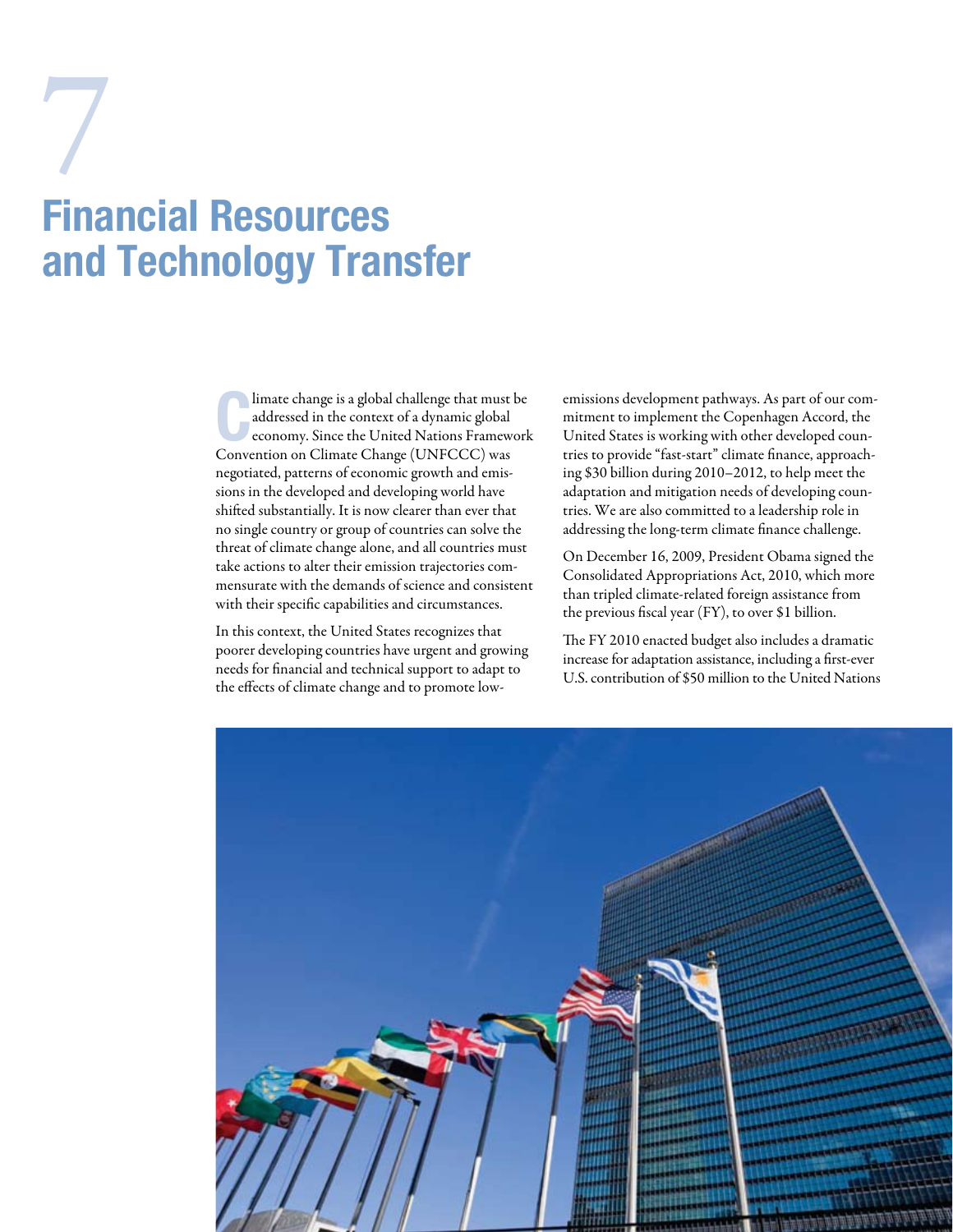Least Developed Country Fund (LDCF) and Special Climate Change Fund (SCCF). It also includes \$375 million for the World Bank-managed Climate Investment Funds, and a substantial increase in funding for U.S. Agency for International Development (USAID) climate programs. This will lead to scaled-up cooperation in many parts of the world, including Africa and Asia and among the small island states.

President Obama has also taken major steps to promote new international technology cooperation on climate and energy issues with specific regions and countries. In June 2009, the President announced a new Energy and Climate Partnership of the Americas to promote the diffusion of clean energy technologies across the Western Hemisphere. In July 2009, leaders of the 17 major economies in the Major Economies Forum on Energy and Climate (MEF) announced the establishment of a Global Partnership to speed clean energy technology deployment. They are also working to develop and implement action plans for eight key technologies. The United States has accelerated collaboration with key partners, such as China, India, the European Union, Canada, Brazil, Mexico, and Russia, to combat climate change, coordinate clean energy research and development, and support efforts to achieve a successful agreement under the UNFCCC.

Most recently, the United States announced in Copenhagen that it would ramp up U.S. climate financing to ensure a fast start to post-Copenhagen efforts, contributing its share of developed country financing approaching \$30 billion by 2010, and working with other Parties to the UNFCCC to mobilize \$100 billion globally by 2020 for countries in need, from various public- and private-sector sources, given the existence of robust mitigation efforts by all key Parties. As part of that larger effort, the United States pledged \$1 billion through 2012 to reduce emissions from deforestation, land degradation, and other activities, as part of a multilateral donor effort of \$3.5 billion. Also as part of the broader multiyear, multidonor effort, the United States pledged \$85 million toward the Climate Renewables and Efficiency Deployment Initiative (Climate REDI), which will channel a total of \$350 million to fund programs over five years.

This chapter describes first the general roles of U.S. government agencies in climate change financial and technical assistance, and then ongoing programs and partnerships that involve significant U.S. government resources and investments. The latter are broken out further into cross-cutting initiatives, mitigation and forests, vunerability and adaptation, trade and development assistance, and private-sector assistance. Tables 7-1 through 7-3 present U.S. financial contributions to the Global Environment Facility (GEF) and multilateral institutions in support of climate change programs and activities. Table 7-5 at the end of this chapter presents U.S. financial contributions related to U.S. implementation of the UNFCCC. The United States expects that a transition to a larger and more robust foreign assistance program will include substantial new efforts to assist countries in their efforts to address climate change in FY 2010.

# U.S. Financial and Technical Assistance by agency

U.S. government agencies provide developing and transition countries with finance and technical assistance for low-carbon and climate-resilient development. These agencies facilitate the transfer of technologies for mitigation, adaptation, capacity building, and research through official assistance, export credits, project financing, risk guarantees, and insurance to U.S. companies, as well as credit enhancements for host-country financial institutions.

## U.S. Agency for International Development

As the foreign assistance arm of the U.S. government, USAID works in the areas of agriculture, the environment, economic growth, democracy and governance, conflict prevention, education, health, global partnerships, and humanitarian assistance in more than 100 countries. With headquarters in Washington, D.C., USAID provides assistance in sub-Saharan Africa, Asia and the Near East, Latin America and the Caribbean, and Europe and Eurasia. USAID's strength is its field offices in many regions of the world. In addition to partnering with other U.S. government agencies, the agency partners with private voluntary organizations, indigenous organizations, universities, American businesses, international agencies, and other governments.

## Table 7-1 U.S. Financial Contributions to the Global Environment Facility for Climate Change Activities: 2003–2010 (Millions of U.S. Dollars)

During fiscal years 2003–2010, the United States allocated \$242 million for Global Environment Facility programs related to climate change.

| - - - -<br>2003 | 2004         | 2005          | 2006            | 200                   | 2008                  | 2009          | ___<br>2010 | lotal                   |
|-----------------|--------------|---------------|-----------------|-----------------------|-----------------------|---------------|-------------|-------------------------|
| $\Gamma$<br>ჂႩ  | $\sim$<br>ےں | ⌒<br><u>_</u> | $\Omega$<br>້∟∪ | $\Omega$<br>2 U<br>__ | nc<br><u>Lv</u><br>__ | nc<br>∼<br>__ | nr<br>__    | 010<br>$^{\prime}$<br>ᅩ |

Note: Since 2004, funding estimates represent the budget authority available to incur obligations, and not necessarily the amount of funds outlayed or spent. Source: Office of Management and Budget.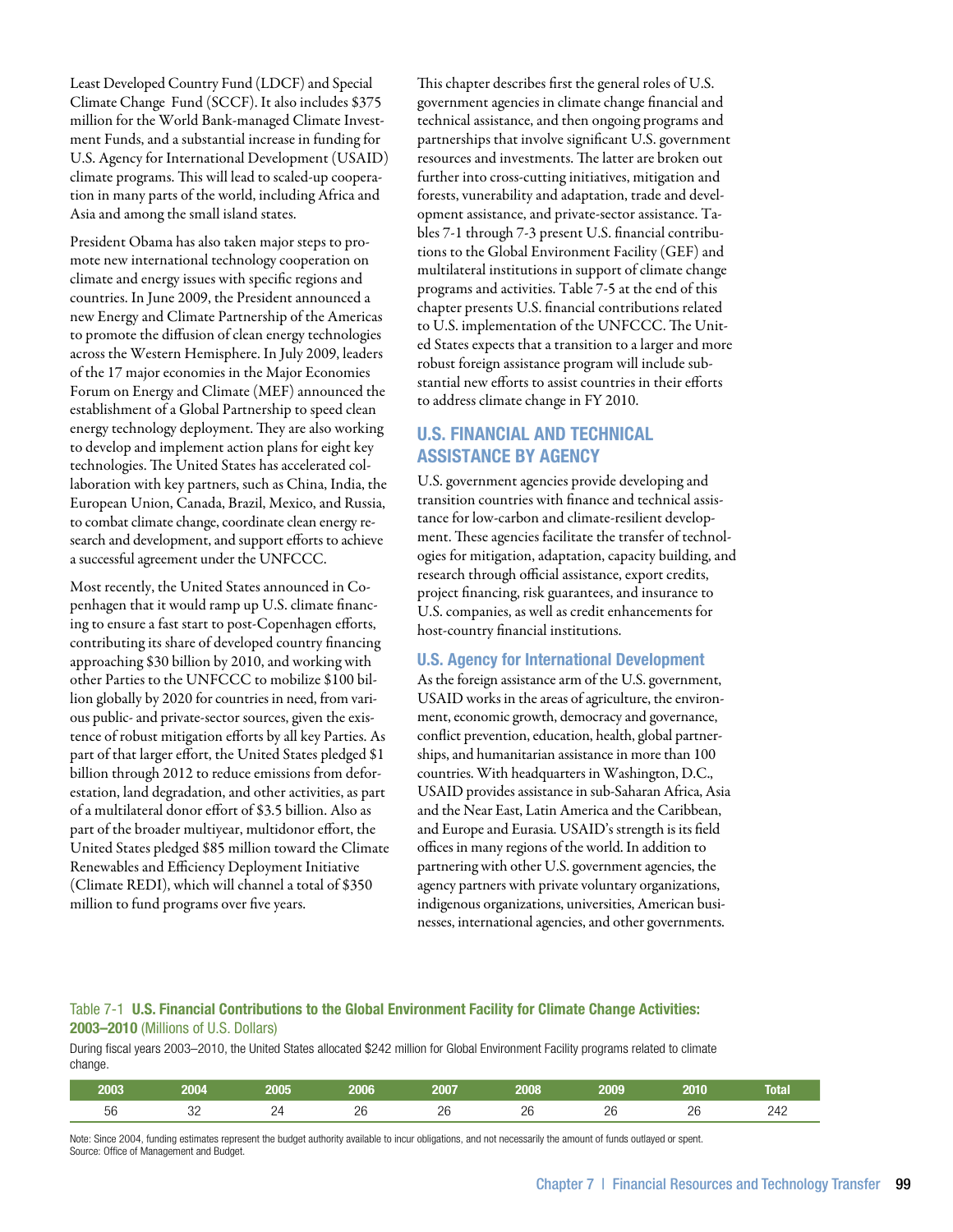The types of assistance USAID provides include technical assistance and capacity building, training and scholarships, food aid and disaster relief, infrastructure construction, small-enterprise loans, budget support, enterprise funds, and credit guarantees. USAID plays a key leadership role in delivering climate change-related assistance to developing and transition countries through its Global Climate Change Program. The program is active in more than 40 developing and transition countries, integrating climate change mitigation and adaptation into a broad range of development assistance activities.

#### Table 7-2 **Annual U.S. Financial Contributions to Multilateral Institutions** (Millions of U.S. Dollars)

The U.S. government provides direct funding to multilateral institutions and programs in support of sustainable economic development and poverty alleviation. Although in many cases a portion of this funding supports climate change activities, it is not currently possible to identify that amount. Therefore, this table represents total U.S. government contributions to these multilateral development institutions and funds, including amounts not directly attributable to climate change activities. Table 7-3 presents U.S. funding to multilateral programs that can be directly attributed to climate change activities.

| <b>Institutions, Funds, and Programs</b>                                                         | 2005      | 2006      | 2007      | 2008      | 2009      |
|--------------------------------------------------------------------------------------------------|-----------|-----------|-----------|-----------|-----------|
| <b>World Bank Group</b>                                                                          | 843,200   | 941.800   | 940,500   | 942,300   | 1,115.000 |
| International Bank for Reconstruction and Development                                            | 0.000     | 0.000     | 0.000     | 0.000     | 0.000     |
| International Development Association                                                            | 843.200   | 940.500   | 940.500   | 942.300   | 1,115.000 |
| Multilateral Investment Guarantee Agency                                                         | 0.000     | 1.300     | 0.000     | 0.000     | 0.000     |
| International Finance Corporation                                                                | 0.000     | 0.000     | 0.000     | 0.000     | 0.000     |
| <b>Other Multilateral Institutions, Funds, and Programs</b>                                      |           |           |           |           |           |
| Inter-American Investment Corporation                                                            | 0.000     | 1.700     | 0.000     | 0.000     |           |
| Inter-American Development Bank - Multilateral Investment<br>Fund                                | 10.900    | 1.700     | 1.700     | 24.800    | 25.000    |
| Asian Development Bank                                                                           | 0.000     | 0.000     | 0.000     | 0.000     | 0.000     |
| Asian Development Fund                                                                           | 99.200    | 99.000    | 99.000    | 74.500    | 105.000   |
| African Development Bank                                                                         | 4.100     | 3.600     | 3.600     | 2.000     | 0.800     |
| African Development Fund                                                                         | 105.200   | 134.300   | 134.300   | 134.600   | 150.000   |
| European Bank for Reconstruction and Development                                                 | 35.100    | 1.000     | 0.000     | 0.000     | 0.000     |
| Global Environment Facility <sup>3</sup>                                                         | 36.000    | 36.000    | 26.000    | 26.000    | 26.000    |
| International Fund for Agricultural Development                                                  | 14.900    | 14.900    | 14.900    | 17.900    | 18.000    |
| North American Development Bank                                                                  | 0.000     | 0.000     | 0.000     | 0.000     | 0.000     |
| United Nations Development Programme <sup>2</sup>                                                | 108.128   | 110.000   | 108.900   | 97.365    | 100.000   |
| United Nations Environment Programme <sup>2</sup>                                                | 10.912    | 10.262    | 10.159    | 10.415    | 10.500    |
| UNFCCC Supplementary Fund (included under IPCC/<br>UNFCCC, below)                                | 0.000     | 0.000     | 0.000     | 0.000     | 0.000     |
| <b>Multilateral Scientific, Technological, and Training Programs</b>                             |           |           |           |           |           |
| OAS Development Assistance Programs <sup>1</sup>                                                 | 4.861     | 4.750     | 4.702     | 5.455     | 5.500     |
| United Nations World Food Programme                                                              | 1,173.720 | 1,123.113 | 1,183.235 | 2,076.430 |           |
| UN Development Fund for Women & UNIFEM Trust Fund <sup>2</sup>                                   | 2.976     | 4.750     | 4.703     | 5.356     | 6.000     |
| World Trade Organization Technical Assistance <sup>1,2</sup>                                     | 0.992     | 0.950     | 0.940     | 0.942     | 0.950     |
| International Civil Aviation Organization <sup>1,2</sup>                                         | 0.992     | 0.950     | 0.940     | 0.942     | 0.950     |
| Montreal Protocol Multilateral Fund <sup>2</sup>                                                 | 33.381    | 32.185    | 34.729    | 30.413    | 32.797    |
| International Conservation Programs <sup>2</sup>                                                 | 0.000     | 0.000     | 0.000     | 0.000     | 0.000     |
| Intergovernmental Panel on Climate Change/UNFCCC <sup>2</sup>                                    | 6.349     | 5.950     | 5.891     | 6.447     | 7.000     |
| International Contributions for Scientific, Educational, and<br>Cultural Activities <sup>1</sup> | 6.789     | 7.000     | 6930      | 6.447     | 9.000     |
| World Meteorological Organization Voluntary Co-operation<br>Programme <sup>1,2</sup>             | 1.984     | 1.900     | 1.881     | 1.885     | 1.900     |
| Center for Human Settlements <sup>2</sup>                                                        | 0.149     | 0.150     | 0.149     | 0.992     | 2.000     |

1 These international organizations also receive assessed contributions through the Contributions to International Organizations account.

2 Voluntary contributions from International organizations and programs.

3 These numbers reflect fiscal year funding—i.e. "2005" funding is FY 2005 funding. The U.S. fiscal year begins October 1st of the preceding year and ends on September 30th. IPCC = Intergovernmental Panel on Climate Change; OAS = Organization of American States; UN = United Nations; UNFCCC = United Nations Framework Convention on Climate Change; UNIFEM = United Nations Development Fund for Women.

Sources: U.S. Department of State (http://www.state.gov/), U.S. Department of the Treasury (http://www.ustreas.gov/), UN World Food Programme (http://www.wfp.org/node/7359).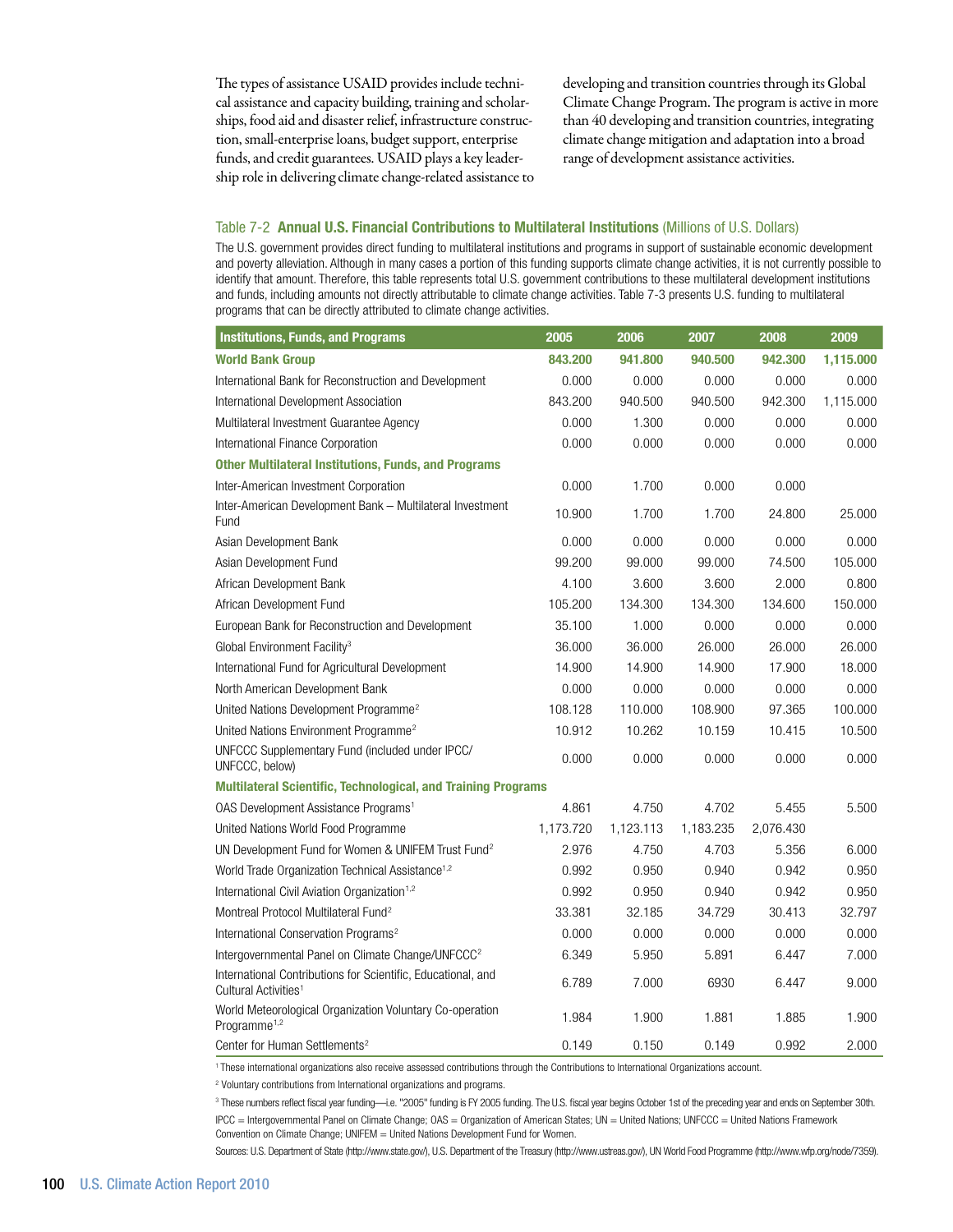#### Table 7-3 Multilateral Programs Receiving U.S. Funding for Climate Change Programs and Activities: 2005–2009 (Millions of U.S. Dollars)

During 2005–2009, the United States provided funding to three multilateral programs specifically for programs and activities related to climate change.

| <b>Multilateral Programs</b>                                                               | 2005   | 2006   | 2007   | 2008   | 2009   |  |
|--------------------------------------------------------------------------------------------|--------|--------|--------|--------|--------|--|
| Montreal Protocol Multilateral Fund                                                        | 21.328 | 21.500 | 21.285 | 18.846 | 21.000 |  |
| Intergovernmental Panel on Climate Change/UNFCCC                                           | 6.349  | 5.950  | 5.891  | 6.447  | 7.000  |  |
| International Contributions for Scientific. Educational, and<br><b>Cultural Activities</b> | 5.952  | 6.000  | 5.940  | 5.455  | 8.000  |  |

UNFCCC = United Nations Framework Convention on Climate Change.

Source: U.S. Department of State (http://www.state.gov/).

## U.S. Environmental Protection Agency

The U.S. Environmental Protection Agency (EPA) designs and implements innovative programs on a variety of international environmental challenges, including efforts to make transportation cleaner, reduce greenhouse gas (GHG) emissions, and improve local air quality. As a global leader in methane mitigation, EPA spearheads the Methane to Markets Partnership, an international effort that promotes methane recovery and use as a clean energy source. EPA is also working through international partnerships to retrofit diesel engines (Partnership for Clean Fuels and Vehicles); bring energy efficiency labeling, like ENERGY STAR, to other countries; improve national GHG inventories; and reduce the impacts of buildings and vehicles on the environment.

## U.S. Department of Energy

In addition to providing funding support for such interagency activities as the Climate Change Technology Program, the U.S. Department of Energy (DOE) works with numerous foreign governments and institutions to promote dissemination of energy efficiency, renewable energy, and clean energy technologies and practices. Since the 2006 *U.S. Climate Action Report*, DOE has enhanced its international engagement on technology transfer through such efforts as the Carbon Sequestration Leadership Forum (CSLF) and the MEF. DOE is participating in the International Partnership for Energy Efficiency Cooperation and the International Renewable Energy Agency (IRENA), and is working through the Global Bioenergy Partnership (GBEP) to reduce the climate change impacts of biofuel development. DOE has chaired the Climate Technology Initiative (CTI) that serves the UNFC-CC, and is actively involved in the Private Financing Advisory Network (PFAN), which is seeking and finding opportunities for private entities to invest in clean energy projects in developing countries.

## U.S. Department of State

The U.S. Department of State (DOS) coordinates bilateral and multilateral diplomatic efforts related to climate change, including the U.S. presence at the international climate negotiations hosted by the United Nations. DOS also deploys financial resources in support of key multilateral and bilateral priorities in adaptation, clean energy, and forestry and land use.

DOS is responsible for U.S. government commitments to the LDCF and SCCF. These multilateral funds provide financing to developing countries to help them adapt to the impacts of climate change, with a specific focus on assisting the most urgent adaptation needs of least developed countries. In FY 2010, DOS will also invest funds in pilot approaches that better integrate climate change objectives into other U.S. government development activities.

DOS, in coordination with other agencies, also funds clean energy programs in support of strategic bilateral diplomatic partnerships as well as multilateral efforts. For example, working with DOE, DOS supports the MEF, which provides an avenue for supporting lowcarbon technology projects and programs of interest to key emerging economies, including China, India, Brazil, South Africa, Mexico, and Indonesia. DOS funds, in conjunction with EPA technical assistance, also support the Methane to Markets Partnership.

In forestry and land use, DOS supports the World Bank Forest Carbon Partnership Facility, to help developing countries measure forest carbon stocks and design deforestation emission reduction strategies. In FY 2010, DOS will also invest funds to support capacity building for reducing emissions from deforestation and degradation (REDD+) projects in key forested developing countries.

## U.S. Department of Agriculture

The U.S. Department of Agriculture (USDA) provides a broad array of technical and financial assistance to help countries carry out agriculture- and forest-sector activities that support their efforts to mitigate or adapt to the impacts of climate change. USDA activities are coordinated through the Foreign Agricultural Service and and the U.S. Forest Service's (USFS's) International Program and draw on the technical capabilities of USDA's research and conservation programs. Strong partnerships with land grant universities, environmental nongovernmental organizations (NGOs), and the private sector make this work integrated and comprehensive.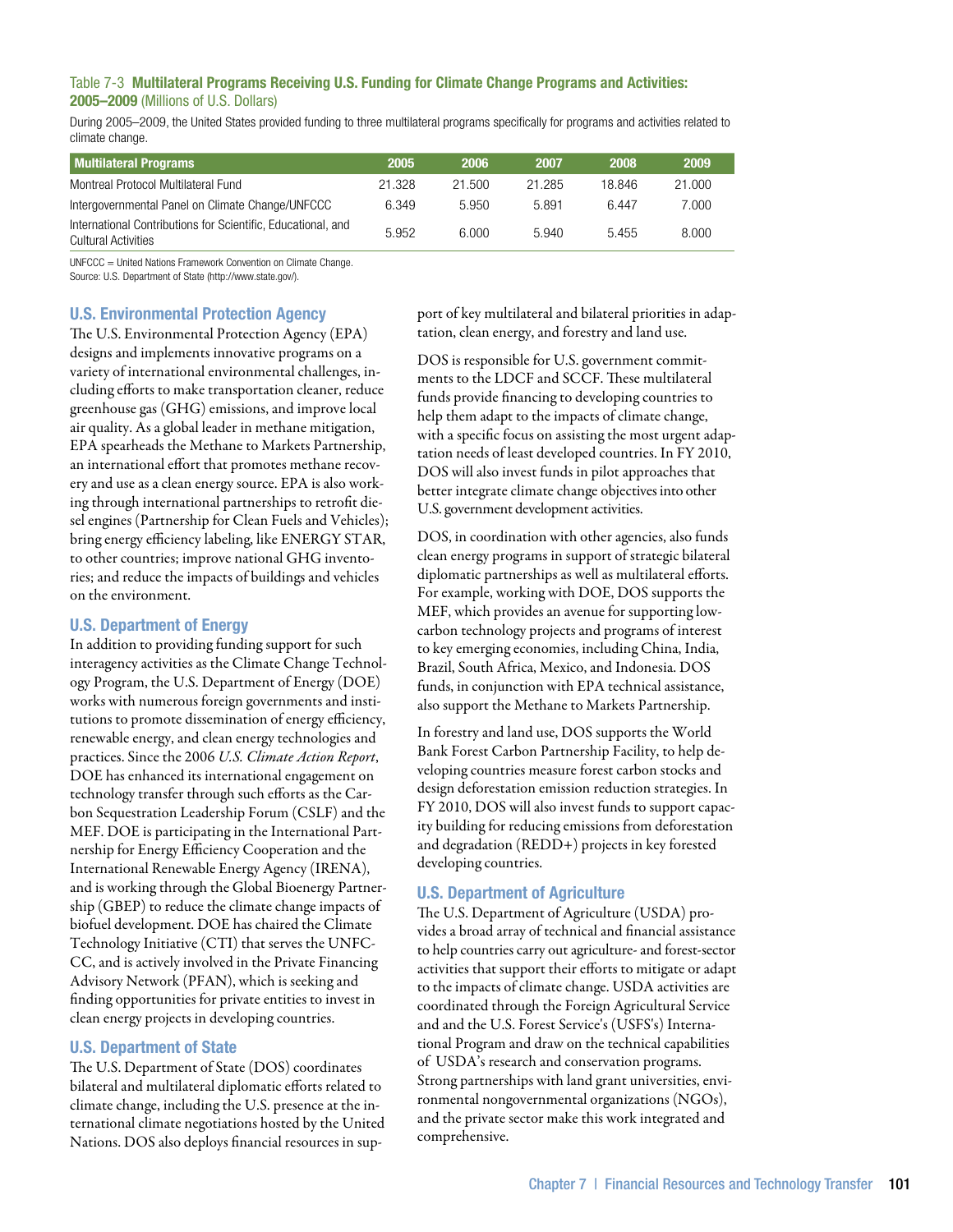Specific activities include developing methods and protocols for measuring GHG emissions from agricultural sources, and estimating carbon fluxes from forest and agricultural systems; designing and implementing agriculture- and forest-sector components of national GHG inventories; reducing GHG emissions through improved agricultural practices; increasing carbon sequestration through improved forest management (including forest conservation, sustainable forestry, and agroforestry); and encouraging sustainable and renewable bioenergy technology and use. In addition, USDA provides technical assistance to the USAID missions and host governments to incorporate climate change strategies into country plans and carry out country-led projects to adapt to and mitigate the effects of global climate change.

The USDA Cochran and Borlaug Fellowship programs now offer training in areas related to global climate change, in response to country requests. In 2008, USFS completed a multiyear, multimillion-dollar program funded by USAID, to integrate the Incident Command System (ICS) into India's emergency response procedures, improving the country's ability to effectively coordinate and respond to large-scale climate-related disasters. A similar program was also completed in Sri Lanka. In recent years, cooperation has also occurred between USFS and partners in Mexico and China on technologies and methods related to forest carbon inventories.

#### National Aeronautics and Space Administration

The National Aeronautics and Space Administration (NASA) advances scientific knowledge by observing the Earth system from space; assimilating new observations into climate, weather, and other Earth system models; and developing new technologies, systems, and capabilities for its observations, including those with the potential to improve future operational systems managed by the National Oceanic and Atmospheric Administration (NOAA) and others. NASA is a major participant in the U.S. Global Change Research Program and in U.S. activities to support the Group on Earth Observations (GEO). NASA's Earth observation data are openly available to all nations, organizations, and individuals, and the agency has many active partnerships with U.S. and international agencies to facilitate the use of its data in research and operational applications.

#### U.S. Department of Commerce

The U.S. Department of Commerce (DOC) contributes to developing scientific data on climate change and facilitates the development and deployment of technology to mitigate and address the effects of climate change through its various agencies:

■ The Patent and Trademark Office protects intellectual property rights that enable technological innovation.

- The National Institute of Standards and Technology and the National Telecommunications and Information Administration provide research into developing a smart-grid infrastructure.
- The Economic and Statistics Administration works on identifying and quantifying "green jobs."
- The International Trade Administration promotes the global deployment of U.S. climate mitigation technologies.
- The Economic Development Administration (EDA) works to help U.S. communities develop sustainable economic development plans, projects, and activities. EDA's Global Climate Change Mitigation Incentive Fund supports communities as they develop green projects, processes, and functions, helping to create new green jobs while simultaneously reducing global GHG emissions.

#### *National Oceanic and Atmospheric Administration*

NOAA, which is a DOC agency, plays a particularly critical role in international climate activities. NOAA provides weather, water, and climate services; manages and protects fisheries and sensitive marine ecosystems; conducts atmospheric, climate, and ecosystem research; promotes efficient and environmentally safe commerce and transportation; supports emergency response; and provides vital information in support of decision making. NOAA's climate mission is to: "Understand and describe climate variability and change to enhance society's ability to plan and respond." NOAA's long-term climate efforts are designed to develop and deliver a predictive understanding of variability and change in the global climate system, and to advance the application of this information for decision making in climate-sensitive sectors through a suite of research, observations and modeling, and application and assessment activities.

#### Millennium Challenge Corporation

Established in January 2004, the Millennium Challenge Corporation (MCC) is a U.S. government corporation that works with some of the poorest countries in the world to reduce poverty through sustainable economic growth. MCC's innovative development assistance is based on the principle that aid is most effective when it reinforces good governance, economic freedom, and investments in people. MCC recognizes that alleviating global poverty requires urgent attention to climate change and responsible environmental stewardship, and is committed to helping partner countries integrate climate change and other environmental and social considerations into their poverty reduction programs.

To date, MCC has signed grant agreements with 20 countries totaling nearly \$7.2 billion in assistance. Many of these compacts include funding for projects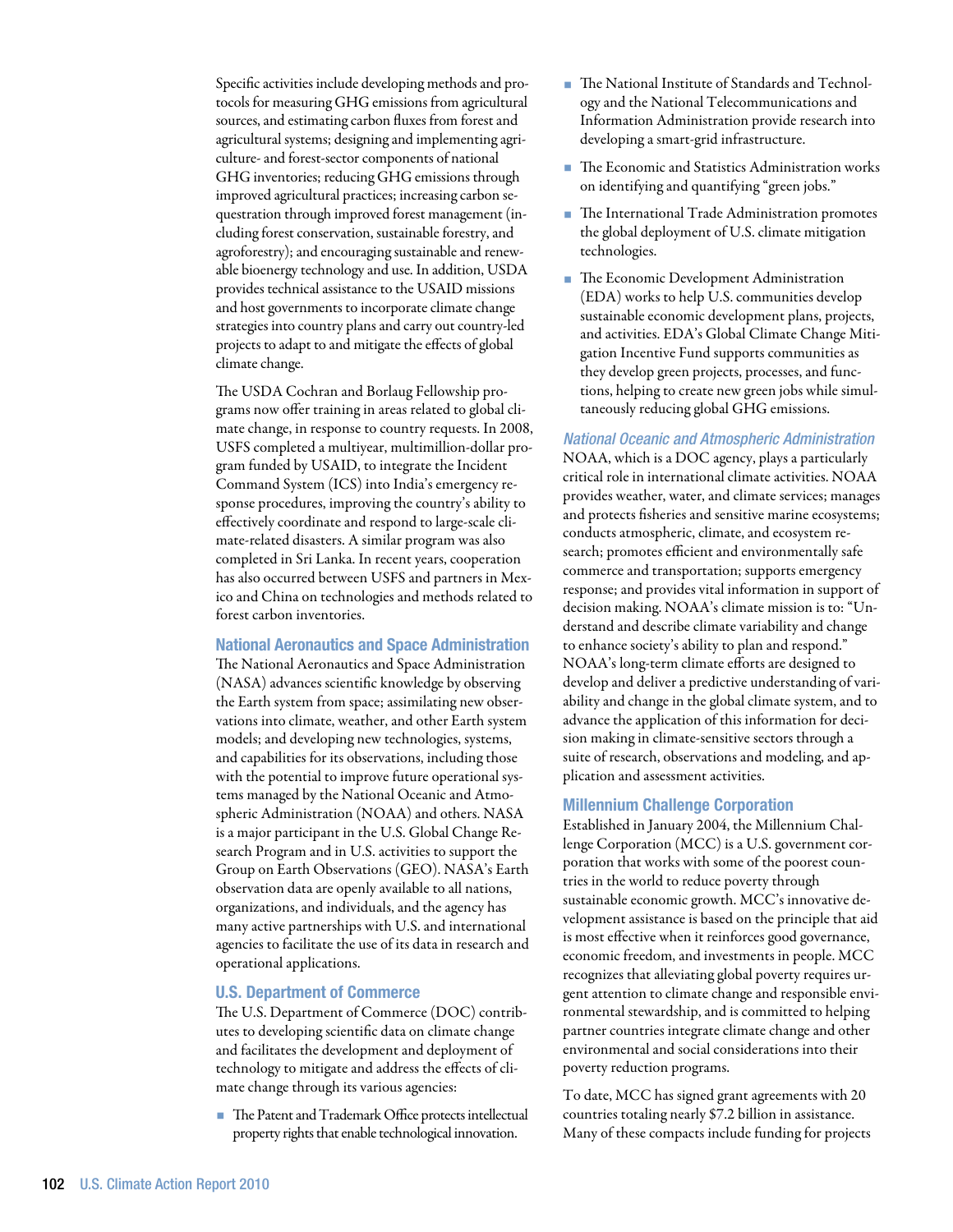designed to help partner countries improve natural resource management, strengthen institutional capacity, and pursue lower-carbon growth strategies. For instance, in El Salvador, MCC is funding a \$67-million community development project that includes approximately \$1 million for the installation of 450 solar panel systems to serve more than 2,000 poor and isolated households in the country's northern zone, and the development of watershed management plans to promote water conservation as part of a broader water supply and sanitation program. And in the Republic of Moldova, MCC is providing \$2 million in assistance to promote improved watershed management as part of a larger agriculture and irrigation development program, which will contribute to climate change adaptation and increased food security.

Looking ahead, MCC anticipates increasing opportunities to help developing countries incorporate climate change and other environmental issues into their poverty reduction programs. Future compact partners such as Jordan, Malawi, Zambia, the Philippines, and Indonesia—face cross-cutting environmental challenges, like water scarcity, deforestation, and biodiversity loss, and are particularly vulnerable to climate risks, such as droughts and extreme weather events. MCC is actively working with these countries, as with all of its partners, to help them adapt to and mitigate these risks. Moreover, MCC is committed to working closely with other donors to harmonize efforts to integrate climate change and natural resource management into development assistance.

## Major U.S. cross-cutting Initiatives

Several major U.S. initiatives that cut across agencies and sectors provide technology transfer and financial assistance in support of climate change objectives.

#### USAID Global Change Program

In 2009, Secretary of State Hillary Rodham Clinton noted that USAID has for years been "a leader in advancing climate, clean energy, and conservation activities in the developing world, drawing the clear and important link between solving the climate problem and promoting sustainable development globally."1 Since 1991, USAID has spent over \$3 billion on projects and programs aimed at mitigating climate change and helping vulnerable communities build their capacity and resilience, while simultaneously meeting development objectives in the energy and water sectors, urban areas, forest conservation, agriculture, and disaster assistance. USAID is committed to further bolstering its efforts in this area, in recognition of the importance of global low-carbon growth and the increasingly urgent adaptation and resilience needs of vulnerable developing countries. USAID will continue to support and augment programs to promote the transfer of clean energy technologies, provide tools to

measure and reduce GHG emissions, deploy tools for Earth observation and early-warning systems, facilitate carbon management through improved land use, and support climate vulnerability assessments and initiatives to help countries and communities increase their adaptive capacity.

## World Bank Climate Investment Funds

On July 1, 2008, the World Bank Board of Executive Directors formally approved the creation of the Climate Investment Funds (CIFs). On September 26, 2008, donors gathered to pledge over U.S. \$6.1 billion. The CIFs are hosted by the World Bank, but have separate, innovative governance structures that give developed and developing countries equal voice and representation, creating a consensus-based decisionmaking model. The World Bank implements the CIF jointly with the Regional Development Banks (the Africa Development Bank, the Asian Develpment Bank, the European Bank for Reconstruction and Development, and the Inter-American Development Bank). The CIFs were established through an inclusive and consultative process in support of the Bali Action Plan. They are designed on the basis of consultations with potential donors and recipients, the United Nations (UN) system, the GEF, civil society organizations, and the private sector. These funds will be used to pilot new approaches to governance, and address new areas of common interest, such as reducing emissions from deforestation and increasing resilience to climate change impacts.

## Global Hunger and Food Security Initiative

Early in 2009, President Obama joined fellow Group of Eight (G8) leaders in committing a collective \$20 billion to jump-start a new, comprehensive approach to combating global hunger. Through the Global Hunger and Food Security Initiative, the United States is focusing on agricultural-led growth to raise the incomes of the poor and increase the availability of food, while providing support to strengthen the capacity of countries to anticipate and prevent hunger-related emergencies. This commitment is particularly critical in the context of rapidly changing climate. As stated by the Intergovernmental Panel on Climate Change in its Fourth Assessment Report, the increased frequency of extreme climatic events, such as droughts and floods, will negatively affect global agricultural production, even beyond the impacts of increasing temperatures alone (IPCC 2007).

## Global Earth Observation System of Systems

The United States is a founding member of the intergovernmental Group on Earth Observations (GEO), which is coordinating efforts to build the Global Earth Observation System of Systems (GEOSS) on the basis of a 10-Year Implementation Plan for 2005–2015 (GEO 2005). The purposes of GEOSS are to achieve comprehensive, coordinated, and sustained observa-

<sup>1</sup> January 26, 2009. Announcement of appointment of Special Envoy on Climate Change Todd Stern. See http://www.state.gov/ secretary/rm/2009a/01/115409. htm.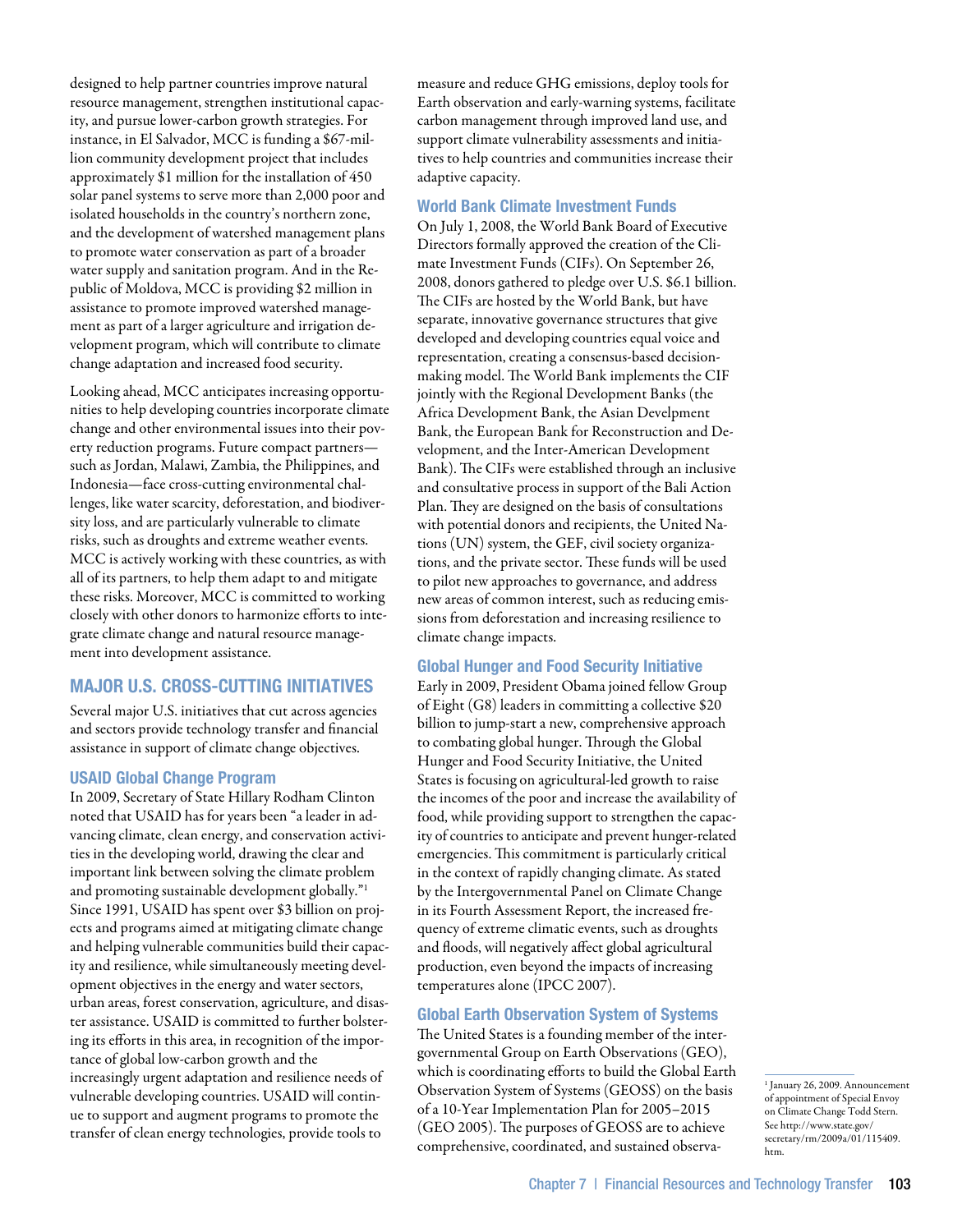tions of the Earth system; improve monitoring and predictions; and increase understanding of Earth processes, especially those related to weather, climate, energy, water, agriculture, disasters, health, biodiversity, and ecosystems. The emerging public infrastructure connects a diverse and growing array of instruments and systems, including the Global Climate Observing System, for monitoring and forecasting changes in the global environment. This "system of systems" supports policymakers, resource managers, science researchers, and many other experts and decision makers. For example, an umbrella framework known as "GEOSS in the Americas" has resulted in significant increases in the availability and use of environmental data and new information tools in Central and South America and the Caribbean, particularly for coastal zone management, hurricanes and flooding, air quality, water, and agricultural management.

# U.S. Mitigation Programs, Excluding Forest Programs

#### Major Economies Forum on Energy and Climate

The MEF brings together 17 developed and developing economies to engage in a meaningful dialogue on clean energy technology and the need to secure a broad international agreement to combat climate change. President Obama chaired a meeting of the leaders of the MEF partners in July 2009, and the group underscored its commitment to continue to work together to strengthen the world's ability to combat climate change and to facilitate agreement at the 15th Conference of the Parties to the UNFCCC (COP-15) in Copenhagen in December 2009. The group agreed to establish a Global Partnership to drive development and deployment of eight key transformational low-carbon technologies: advanced vehicles; bio-energy; carbon capture, use, and storage; energy efficiency (including buildings and industrial processes); high-efficiency and lower-emission coal technologies; smart grids; solar energy; and wind energy. Partners created action plans by late 2009 to seek to accelerate development and deployment of these technologies, and it is anticipated that MEF partners as well as other interested countries will subsequently cooperate on the implementation of the activities identified in the action plans.

## Asia-Pacific Partnership on Clean Development and Climate

The Asia-Pacific Partnership on Clean Development and Climate (APP) is an effort by Australia, Canada, China, India, Japan, the Republic of Korea, and the United States to accelerate the development and commercialization of clean energy technologies and practices.2 Partner countries work together and with their private sectors to meet energy security, national air pollution reduction, and climate change goals in ways

that promote sustainable economic growth and poverty reduction. Using a sectoral approach that breaks climate and clean development challenges into more manageable task forces (e.g., cleaner fossil energy, renewable energy and distributed generation, power generation and transmission, steel, aluminum, cement, coal mining, and buildings and appliances) helps APP Partners take advantage of readily available opportunities to increase energy efficiency and reduce GHG emissions.

In addition to such targeted, immediate actions, a sectoral focus enables APP Partners to lay the foundations for long-term market transformation. The Partnership has endorsed 175 individual cooperative activities, including 22 flagship projects that exemplify the Partnership's goals. The United States has provided funding for 40 of these projects, and has contributed approximately \$75 million to further Partnership's goals since its inception.

#### Methane to Markets Partnership

Emerging climate science is revealing the critical importance of reducing methane emissions to mitigate climate impacts, especially in the near term. Launched in 2004, the Methane to Markets (M2M) Partnership has made great progress in accelerating the development of methane emission reduction projects around the world.3 This international initiative also demonstrates how countries and the private sector can work together cooperatively to reduce GHG emissions, stimulate economic growth, develop new sources of clean energy, and improve local environmental quality. Building off of its domestic methane programs, EPA is working with M2M partners—30 national governments, including the European Union, and more than 900 private- and public-sector organizations (the Project Network)—to advance methane energy projects from four major sources: agricultural and food processing waste, landfills, underground coal mines, and natural gas and oil systems.

U.S. efforts under M2M are led by EPA and involve the collective efforts of six agencies and departments across the federal government. Ongoing U.S.-supported projects potentially can reduce GHG emissions by approximately 60.7 million metric tons of carbon dioxide equivalents (MMTCO<sub>2</sub> Eq.) annually, and actually reduced global warming pollution by 26.7 MMTCO<sub>2</sub> Eq. in 2008 (Figure 7-1). U.S. contributions of \$38.9 million have also leveraged more than \$277.9 million in investment from other partner countries, development banks, the private sector, and members of the Project Network (Figure 7-2).

In March 2010, New Delhi, India, hosted M2M's 2010 Expo. New Delhi will seek to build on the success of its first Expo, which featured more than 90 project opportunities with annual emission reduction potential of 11.5 MMTCO<sub>2</sub> Eq.

2 See http://www. asiapacificpartnership.org/.

3 See http://www. methanetomarkets.org/m2m2009/ index.aspx.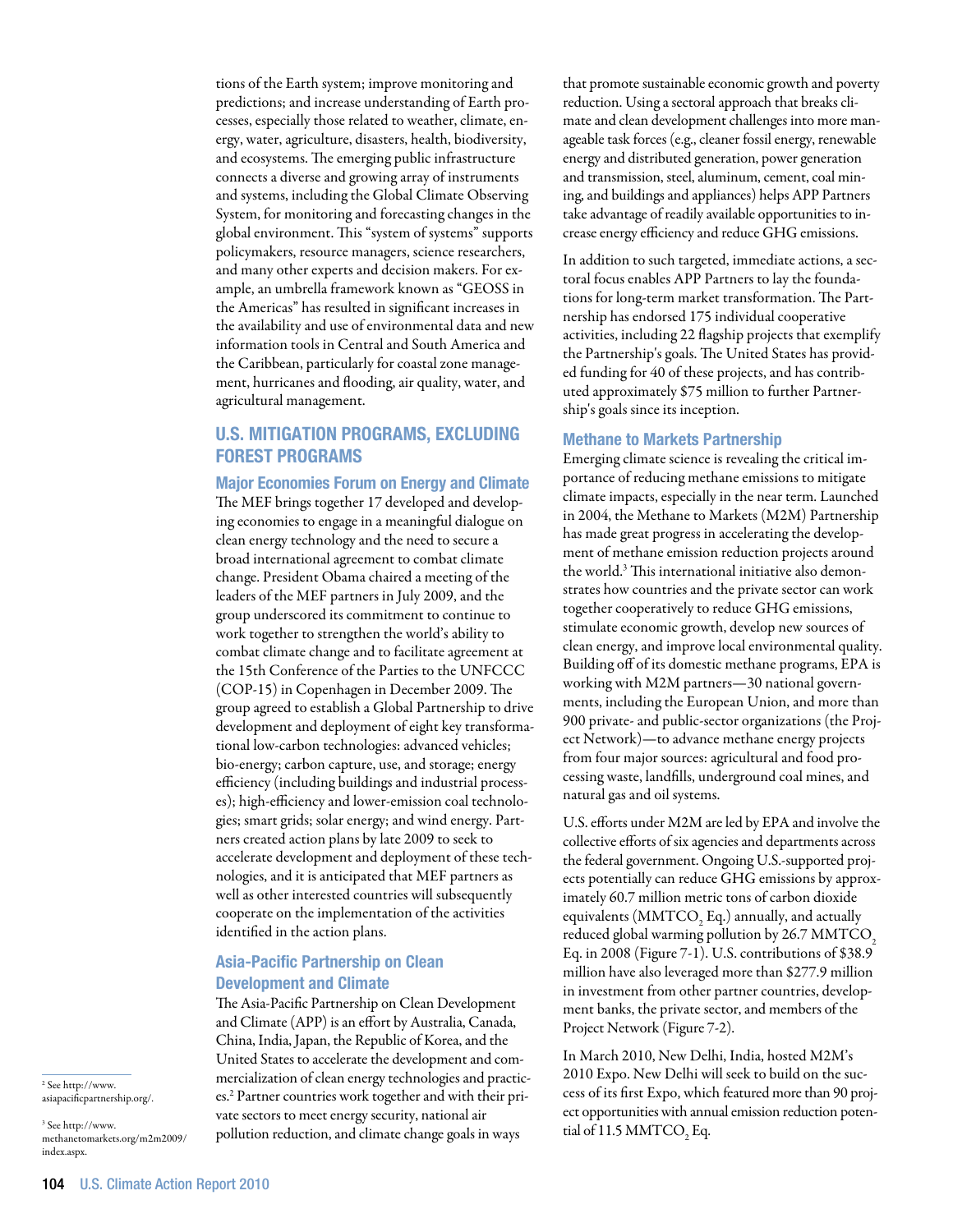### Figure 7-1 Actual and Potential Annual Methane Emission Reductions Resulting from U.S.-Supported Projects: 2005–2008

Ongoing U.S.-supported projects are expected to reduce annual methane emissions by approximately 60.7 million metric tons of carbon dioxide equivalents (MMTCO<sub>2</sub> Eq.). In 2008, these projects reduced global warming pollution by 26.7 MMTCO<sub>2</sub> Eq.



## Carbon Sequestration Leadership Forum

An international climate change initiative that includes both developed and developing countries, the Carbon Sequestration Leadership Forum (CSLF) is focused on developing improved and costeffective technologies for the separation and capture of carbon dioxide  $\left({\rm CO}_{2}\right)$  and its transport and longterm safe storage.4 CSLF works to make these technologies broadly available internationally and to identify and address more comprehensive issues, such as regulation, relating to carbon capture and storage. To date, CSLF has endorsed 20 projects to evaluate and demonstrate carbon sequestration technologies.

## U.S.-China Clean Energy Research Center

President Obama and President Hu Jintao formally announced the establishment of the U.S.-China Clean Energy Research Center (CERC) during the President's trip to Beijing in November 2009. Work to operationalize CERC began immediately, and further coordination of operations will continue in the months ahead. In March 2010, DOE Secretary Steven Chu announced the availability of \$37.5 million in U.S. funding over the next five years to support CERC. Funding from DOE will be matched by the grantees to support \$75 million in total U.S. research that will focus on advancing technologies for building energy efficiency; clean coal, including carbon capture and storage; and clean vehicles. An additional \$75 million in Chinese funding will be provided. CERC will be located in existing facilities in both the United States and China.

## Figure 7-2 Total U.S. Government Funding and Leveraged Funding for the Methane to Markets Partnership: FY 2005–FY 2008

U.S. contributions of \$38.9 million have leveraged more than \$277.9 million in investment from other partner countries, development banks, the private sector, and members of the Project Network.



# U.S.-India Clean Energy Research Center

The U.S.-India Clean Energy Research Center aims to improve technologies to make clean energy more affordable and efficient. This center will include cooperation in wind and solar energy, second-generation biofuels, and energy efficiency, as well as unconventional sources of natural gas and clean coal technologies, including carbon capture and storage.

# U.S. Climate Technology Cooperation Gateway

Sponsored by USAID and EPA, the U.S. Climate Technology Cooperation (U.S.-CTC) Gateway is an effort to increase public access to information about U.S.-sponsored international technology cooperation via an online tool.<sup>5</sup> The U.S.-CTC Gateway aims to facilitate climate technology cooperation for mitigation and adaptation activities in developing and transition countries consistent with U.S. responsibilities under Article 4.5 of the UNFCCC. It highlights U.S.-sponsored activities that have resulted in clear, measurable benefits, and provides information and resources that can allow users to implement climatefriendly technologies and practices throughout the world. The site is designed to be used by government officials, private-sector project developers, financiers, technology providers, NGOs, and the general public.

# EPA Partnership for Clean Fuels and Vehicles— International Diesel Retrofit Projects

Through its Partnership for Clean Fuels and Vehicles, EPA has funded and provided technical assistance on several diesel retrofit projects in other countries. Projects have been completed in Mexico City, Beijing, and Bangkok. In each of these projects, EPA has worked to demonstrate state-of-the art diesel particulate filters that can remove more than 90 percent of diesel particulate matter—including black carbon, which is implicated in climate change. The projects involve substantial capacity building. In the Beijing project, Chinese entities have to date retrofitted more than 8,000 diesel trucks and buses following EPA's small demonstration project.

EPA has also funded a pilot project to retrofit twostroke gasoline three-wheeled vehicles used as taxis ("auto rickshaws") in Pune, India. These vehicles are ubiquitous throughout Asia and contribute significantly to air quality problems in many Asian megacities.

<sup>4</sup> See http://www.cslforum.org/.

<sup>5</sup> See http://www.usctcgateway.gov/.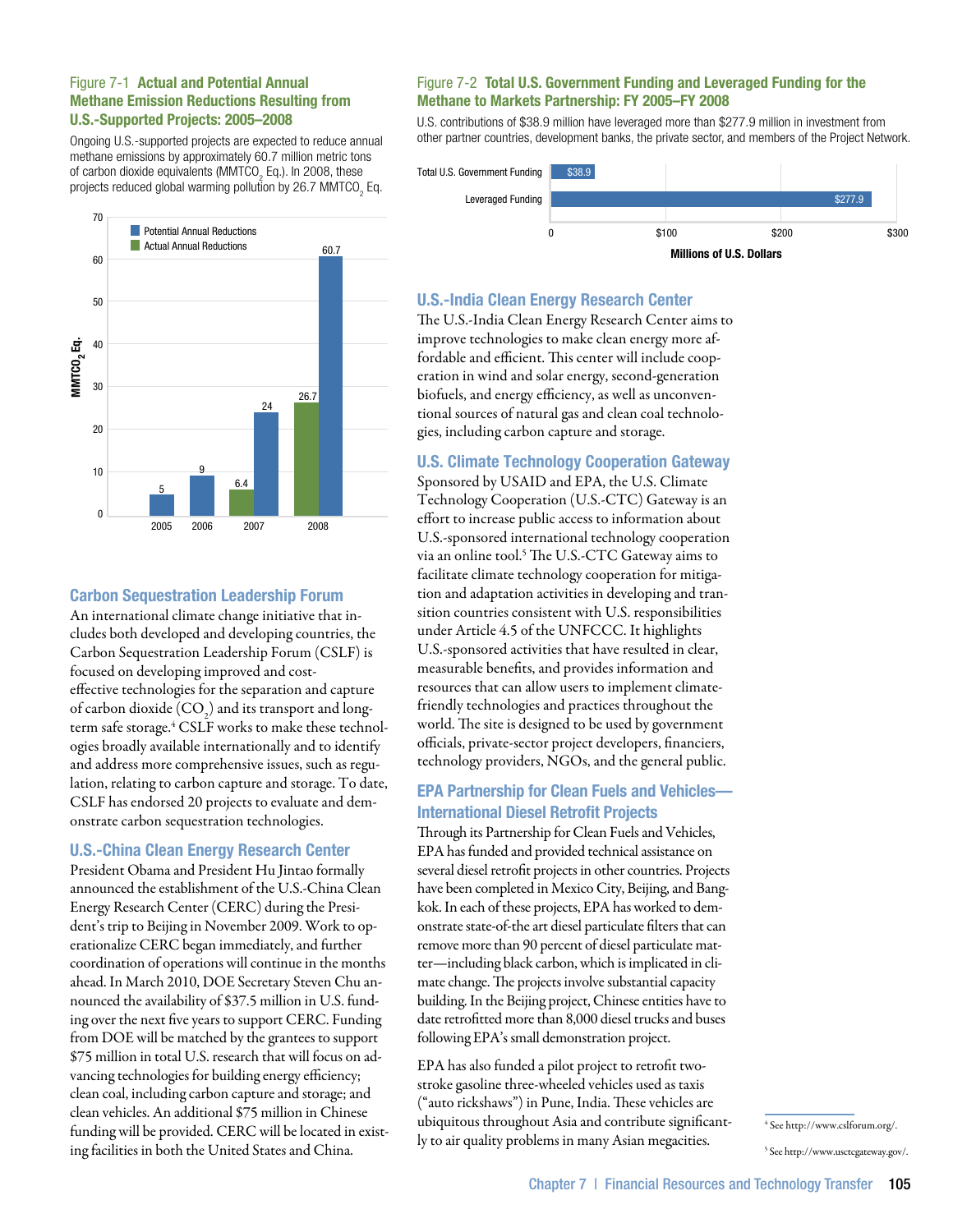Adding electronically controlled direct-injection technology to these vehicles resulted in 30 percent fuel savings on top of substantial reductions in hydrocarbons, carbon monoxide, and particulate matter.

#### EPA Programs for Energy Efficiency

EPA continues to support several programs that promote energy efficiency in products and buildings.

#### *Energy Efficiency Endorsement Labeling Programs*

Drawing on experiences and resources from its successful ENERGY STAR program, EPA has worked with a number of countries, including China and India, to enhance their own voluntary energy efficiency endorsement labeling programs. For example, EPA worked with the China Standard Certification Center to harmonize product test procedures with international standards, and in India supported the technical analysis and market research for the development of labels for televisions and set-top boxes.

## *Vehicle Emissions and Efficiency Programs— SmartWay*

EPA is working with Mexico, China, and other developing nations to export technical expertise from its successful SmartWay<sup>SM</sup> Transport partnership, which is touted as a model program in Australia, the European Union, Mexico, Canada, and elsewhere.<sup>6</sup> Smart-Way promotes technologies and best practices that reduce fuel consumption throughout the freight industry and supply chain. EPA provides technical assistance, modeling tools, analysis, and "lessons learned" to enable developing nations in Asia and elsewhere to establish voluntary programs to reduce GHG and other emissions from new and legacy vehicles and to create vehicle labeling programs modeled after the Smart-Way vehicle designation.

In 2008, EPA held an international workshop attended by over a dozen countries. The World Bank is currently considering a SmartWay workshop for Asia. Recently, EPA met with officials from 11 Chinese cities and the Ministry of Transportation to discuss a pilot SmartWay program in the city of Guangzhou, with the aim of expanding it to other Chinese cities. EPA also met with engineers from China's Auto Research Institute and Automotive Testing and Research Institute to share information on test methods to evaluate GHG emissions from commercial trucks.

#### *eeBuildings*

This EPA program has provided technical assistance to building owners, managers, and tenants in China and India to improve the energy efficiency of buildings.7 In China, EPA successfully implemented an agreement with the Ministry of Housing and Urban-Rural Construction to assist with the development of a building energy benchmarking certification program, and worked with other organizations (e.g., Trade Associa-

tion of Shanghai Property Managers and the China Business Council for Sustainable Development) to introduce efficiency measures. In India, in partnership with the Indian Green Buildings Council, the Bureau of Energy Efficiency, and others, EPA conducted training sessions on low- and no-cost energy efficiency measures for corporate building owners, major hotel chains, property management companies, service and equipment providers, and electric utilities.

#### Greenhouse Gas Inventory Improvement Project

Building on a previous successful partnership with seven nations of Central America, USAID and EPA are continuing to provide support to countries in Southeast Asia, and are exploring opportunities to collaborate with institutions and/or experts in other regions, to improve the quality and sustainability of national GHG inventories produced by developing countries. A rigorous national GHG inventory is an essential tool for informing future climate change policy decisions, designing appropriate mitigation activities, and projecting future emission trends. Highquality, transparent, consistent, and comparable inventories also provide the critical context within which mitigation actions and commitments may be monitored, reported, and verified.

The project focuses on developing long-term national inventory management systems, improving the methods and data used in the agriculture and the land use, land-use change, and forestry sectors, and training regional experts. Currently, direct assistance is being provided in collaboration with the UNFCCC Secretariat to Indonesia, Cambodia, Lao People's Democratic Republic, Malaysia, the Philippines, Thailand, and Vietnam. The project is also further refining the Agriculture and Land Use (ALU) software, which helps governments easily and accurately complete their national GHG inventories for the agriculture and the land use, land-use change, and forestry sectors.

#### ECO-Asia

Through the Environmental Cooperation–Asia (ECO–Asia) program, USAID develops a combination of national and regional activities in partnership with Asian governments, cities, and other organizations and agencies to promote regional dialogue in sharing and replicating innovation across Asia.<sup>8</sup> Key program countries include Cambodia, India, Indonesia, the Philippines, Sri Lanka, Thailand, and Vietnam.

ECO-Asia's Clean Development and Climate Program (CDCP) works to catalyze policy and finance solutions for clean energy in Asia's largest developing economies through targeted technical assistance and training, regional cooperation, and knowledge sharing. In its first two years, ECO-Asia CDCP initiated programs with partners that are expected to avoid emissions of 1.6  $\mathrm{MMTCO}_2$  from fossil fuel consumption.

6 See http://www.epa.gov/ smartway/.

7 See http://www.epa.gov/ EEBUILDINGS/.

8 See http://usaid.eco-asia.org/ programs/cdcp/index.html.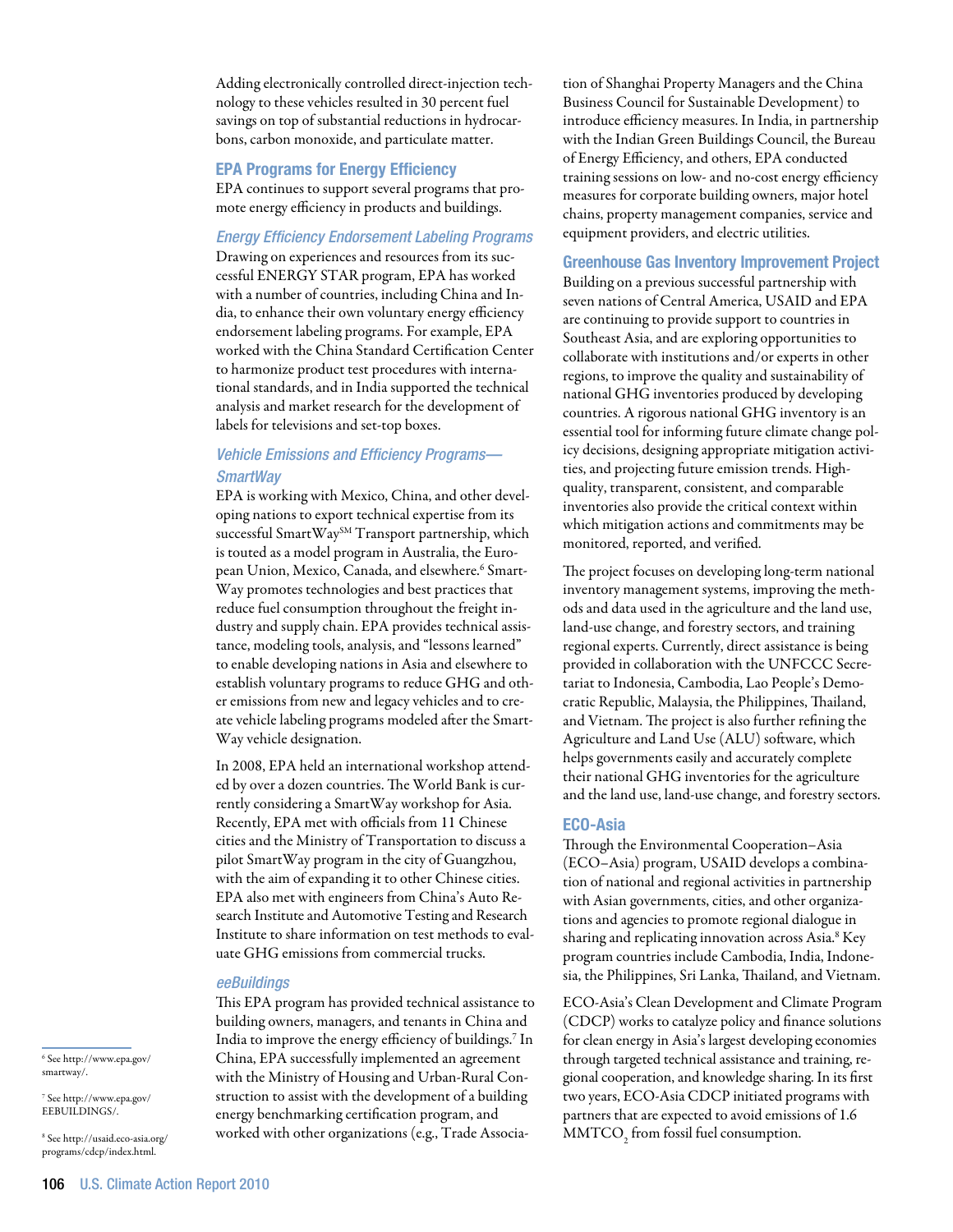ECO-Asia CDCP and the Asian Development Bank have also co-organized the Asia Clean Energy Forum for the past two years. This forum has become an instrumental event in Asia for policymakers, financiers, and energy experts to network, present new research findings, and share best practices. To supplement this event and other regional workshops, ECO-Asia CDCP hosts an innovative, user-generated Web site for clean energy experts to share and discuss information about clean energy solutions for Asia that help address climate change and energy security.

## DOE National Laboratory Expert Technical Support

Recognizing the need for advanced technical assistance to support clean energy development across the globe, the U.S. government is establishing a network of U.S. experts to provide both targeted and crosscutting technical assistance to developing country partners. The underlying goal of this effort is to ensure that the best U.S. technical expertise is being accessed to support global efforts to combat climate change.

USAID began working with DOE in 2009 to launch the first component of this new initiative. A team of DOE laboratory experts will be formed to provide technical assistance to USAID missions and their partner countries in the analysis, design, and implementation of GHG mitigation initiatives and clean energy projects guided by local needs and priorities. Supported activities will include sector assessments to effectively target USAID resources, country analyses for prioritizing mitigation actions, access to energy-sector and economic modelling and end-use emissions models, and assistance with analysis and design considerations for carbon markets. Ideally, these targeted efforts will aid in the development and application of analytical and technical resources to support the design and implementation of national- and sectoral-level low-carbon clean energy growth strategies in developing countries. It is anticipated that this initial effort will grow in scale and scope over the next three years, providing a framework for climate change mitigation and clean energy assistance across various U.S. government agencies and partners.

## Global Bioenergy Partnership

The Global Bioenergy Partnership (GBEP) provides "a mechanism for Partners to organize, coordinate, and implement targeted international research, development, demonstration, and commercial activities related to production, delivery, conversion, and use of biomass for energy, with a focus on developing countries."9 In response to the GBEP Steering Committee's request, the Task Force on Sustainability is working to define voluntary, science-based sustainability criteria and indicators with the intent to provide governments a toolbox to monitor trends in environmental, economic, and social sustainability. The Task Force on GHG Methodologies, chaired by the United States, has produced a

Version Zero methodological framework to provide countries and institutions with a consistent and transparent method to describe measurements of the GHG footprint of biofuels. Currently in the testing phase, a Version One publication is expected in 2010.

## International Partnership for Energy Efficiency **Cooperation**

In May 2009, the Energy Ministers of the G8, India, South Korea, China, Brazil, Mexico, and the European Commission officially launched a high-level international energy efficiency partnership that will allow participating countries to share best practices and effective policies, conduct joint activities and research, and showcase their successes in energy efficiency. The partnership will focus on developing energy efficiency tools, sharing best practices, expanding consumer awareness, and helping countries track their own progress toward national energy efficiency goals. As one of its first initiatives, the partnership will inventory the domestic energy efficiency policies of member nations.

## International Renewable Energy Agency

The United States signed the IRENA Statute in June 2009.10 The International Renewable Energy Agency (IRENA) was launched to substantially scale up global use of renewable energy through capacity building, technical assistance, sharing of best practices, and networking that does not currently exist in any other multilateral forum on energy. IRENA can help improve public policymakers' understanding of renewable energy policy and regulatory and institutional requirements for technology diffusion. Renewable energy technologies can address the multiple domestic and international objectives of energy security, climate change mitigation, economic growth and job creation, and cleaner air quality.

## Climate Technology Initiative

The Climate Technology Initiative (CTI) is a multilateral cooperative activity that supports implementation of the UNFCCC by fostering international cooperation for accelerated development and diffusion of climate-friendly technologies and practices.<sup>11</sup> CTI was originally established at the first Conference of the Parties to the UNFCCC in 1995. Since July 2003, CTI has been operating under an implementing agreement of the International Energy Agency that includes the United States, Australia, Austria, Canada, Finland, Germany, Japan, Norway, Republic of Korea, Sweden, and the United Kingdom. Through a variety of capacity-building activities, CTI has promoted meaningful technology transfer to and among developing and transition countries. In addition to their current and future environmental benefits, these efforts are promoting near- and long-term global economic and social stability.

<sup>9</sup> See http://www.globalbioenergy. org/.

<sup>10</sup> See http://www.irena.org/.

<sup>&</sup>lt;sup>11</sup> See http://www.climatetech.net.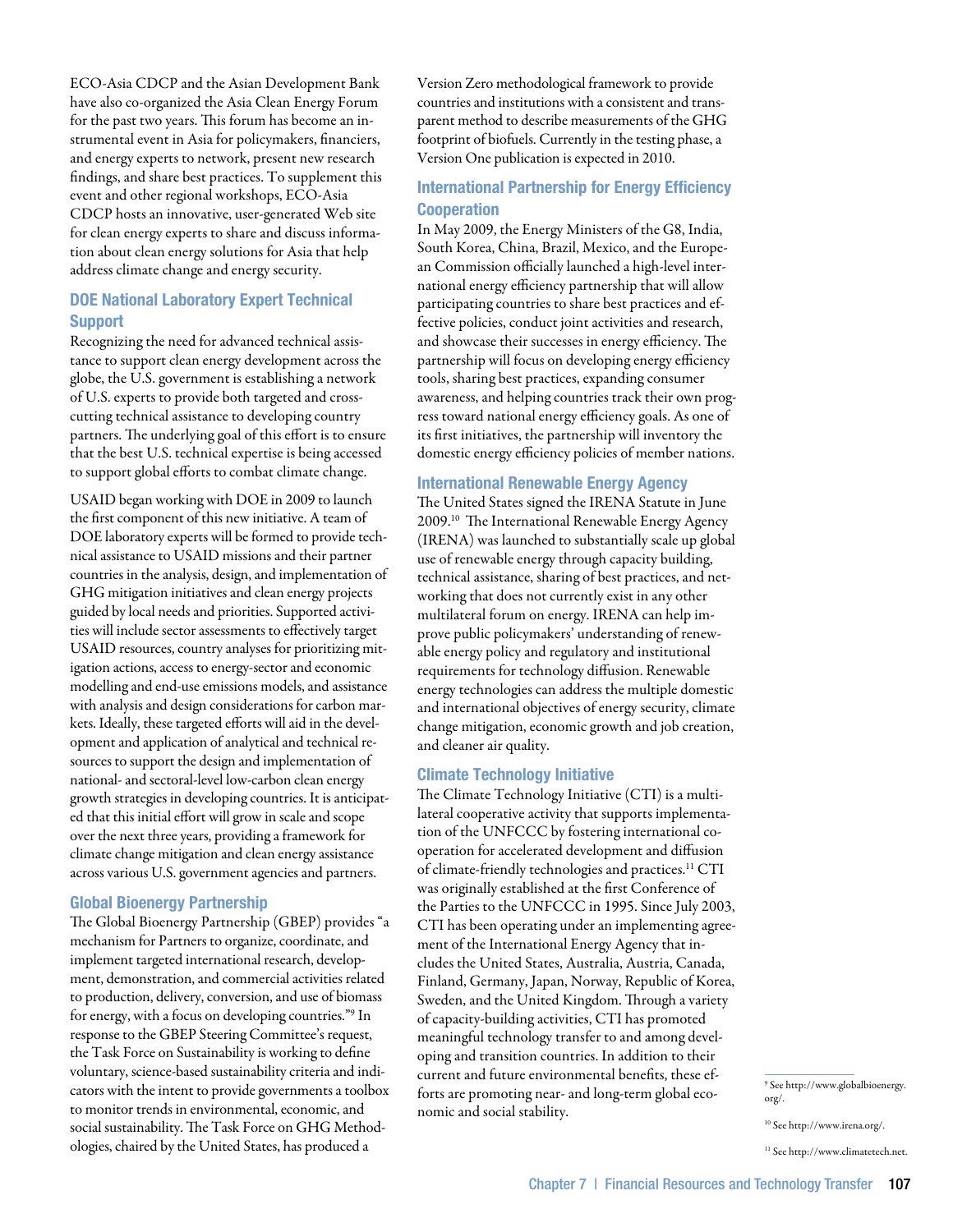#### *CTI Private Financing Advisory Network*

In an effort to address the growing need for clean technology financing in developing and transition countries, CTI launched PFAN in 2006 to increase access to private capital markets. PFAN is comprised of a network of practicing private finance professionals who work with project developers and other project proponents to structure projects and supporting financing proposals to meet the standard of the international financial community. These consulting services are provided at no cost to the project developer. Although there are no formal restrictions on size, CTI PFAN has thus far targeted projects with a total investment volume of \$1–\$50 million.

CTI PFAN is technology-neutral and will consider any clean energy, renewable energy, or energy efficiency project that can demonstrate technical and economic feasibility. Typically, PFAN projects are mitigation and distributed generation types of projects, deploying a range of such technologies as biomass, geothermal, wind, solar, biofuels, waste to energy, and small hydro. However, PFAN will also consider adaptation and technology development projects as well.

One of the techniques used by CTI PFAN to bring project developers and investors together is regionally organized financing forums that are preceded by a call for proposals. Selected projects are provided with intensive one-on-one PFAN coaching and are showcased before specially convened investor audiences. Projects identified through the calls for proposals are also considered for induction into the development pipeline. During 2009, this effort was significantly scaled up, with investor forums planned for Africa, Asia, and Latin America in early 2010.

## Renewable Energy and Energy Efficiency **Partnership**

The United States is one of 45 countries whose governments contribute funding to the Renewable Energy and Energy Efficiency Partnership (REEEP).<sup>12</sup> Conceived at the World Summit on Sustainable Development in 2002, REEEP seeks to lower the policy, regulatory, and financial barriers to implementation of renewable energy and energy efficiency technologies and projects in emerging markets and developing countries; improve access to reliable clean energy services in developing and transition countries; and increase the use of local renewable resources. Since 2004, REEEP has provided support for more than 100 projects in 40 countries.

## U.S. Forest programs and **PARTNERSHIPS**

## Forest Carbon Partnership Facility

13 See http://www.usaid.gov/ our\_work/environment/forestry/ tfca.html.

12 See http://www.reeep.org/.

The United States is a donor to the Forest Carbon Partnership Facility (FCPF), a multilateral fund at the World Bank that assists developing countries in their

efforts to reduce emissions from deforestation and forest degradation (REDD). The FCPF's first objective is to build capacity in developing countries to credibly estimate forest carbon stocks and sources of forest emissions, to assist countries in building a national strategy for stemming deforestation, and to create national reference scenarios or baselines against which to measure future performance. The FCFP will then test performance-based incentive payments in a few pilot countries to set the stage for a much larger system of potential financing flows from future carbon markets. The FCFP seeks to learn lessons from firstof-a kind operations and develop a realistic and costeffective new instrument for tackling deforestation. The experiences generated from the FCPF's pilot implementation and carbon finance experiences will provide insights and knowledge that can facilitate development of a much larger global program of incentives for REDD.

#### Tropical Forest Conservation Act

The Tropical Forest Conservation Act (TFCA) was enacted in 1998 to offer eligible developing countries options to relieve certain official debt owed to the United States, while at the same time to generate funds to support local tropical forest conservation activities.13 As of August 2009, TFCA programs are being implemented in Bangladesh, Belize, Botswana, Colombia, Costa Rica, El Salvador, Guatemala, Indonesia, Jamaica, Panama (two agreements), Paraguay, Peru (two agreements), and the Philippines. The 15 agreements completed to date will directly generate more than \$218 million for tropical forest conservation in these countries over the life of the agreements, and additional resources will be created through returns on investments and matching funds.

A number of other countries have expressed interest in the TFCA program. In addition to forest conservation and debt relief, TFCA is intended to strengthen civil society by creating local foundations to support small grants to NGOs and communities. The program also offers a unique opportunity for public–private partnerships. Nine of the agreements to date have included more than \$14 million in cash raised by U.S.-based NGOs (and one Indonesian NGO), in addition to the approximately \$135 million in appropriated debt-reduction funds contributed by the U.S. government.

Several TFCA national-level funds are exploring ways to catalyze REDD development in their respective countries. In addition, some national-level funds established through the Enterprise for the Americas Initiative, a predecessor to TFCA, are supporting the dissemination of clean technologies in several sectors.

## Initiative for Conservation in the Andean Amazon USAID's Initiative for Conservation in the Andean Amazon (ICAA) is a five-year program (2006–2011)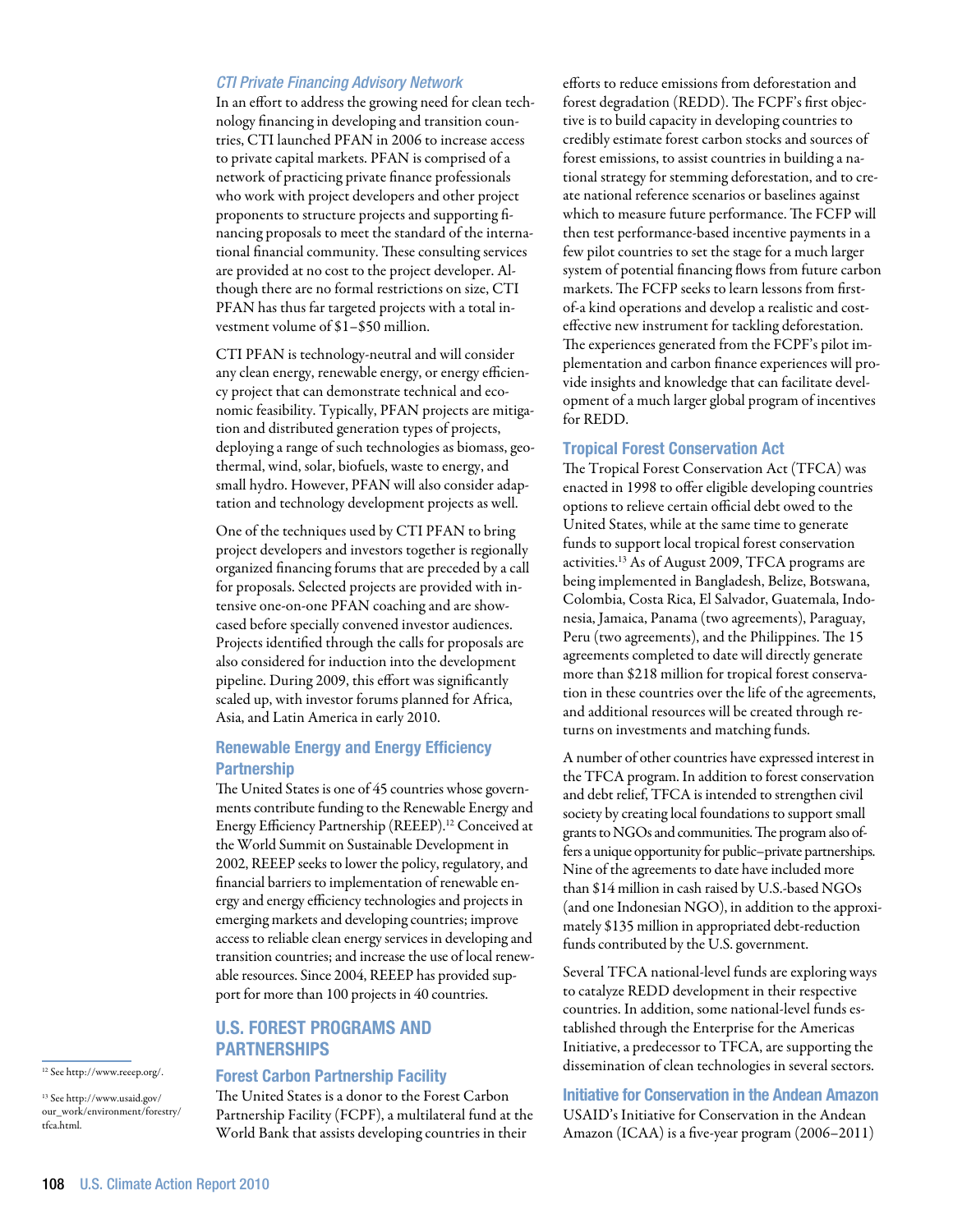that brings together the efforts of more than 20 public and private organizations currently working in the Amazon regions of Bolivia, Colombia, Ecuador, and Peru to build constituencies and agreements that promote the sustainable use and conservation of biodiversity and environmental services in the regions.<sup>14</sup> Beyond sharing a common language and cultural patrimony, this area includes globally unique resources and ecosystem services that are important to local, regional, and global climate, health, and economies.

ICAA activities include landscape and protected area management, improved natural resource management (timber, non-timber, and agriculture), improved environmental policy, and capacity building of local and indigenous organizations. These activities help to increase carbon sequestration and avoid GHG emissions by supporting improved resource management and minimizing conversion of natural habitats. The Woods Hole Research Center, an ICAA partner, is developing approaches to more accurately measure and monitor these GHG benefits using satellite and ground-based measurements, while also building the capacity of local NGOs to do these calculations.

#### Forest, Climate & Community Alliance

The Forest, Climate & Community Alliance (FCCA) is a public–private partnership between USAID and the Rainforest Alliance. A number of private-sector companies are also working with the Rainforest Alliance on this project, including Gibson Guitar Corporation, EKO Asset Management Partners, NatSource LLC, and others. Formed in 2009, the FCCA aims to increase economic opportunities for poor communities and forest management enterprises, and to combat threats to tropical forest biodiversity. The project will pilot technologies, organizational models, and local and national policies that help communities more effectively access revenue streams from payment for ecosystem services (PES) schemes, particularly carbon credits from the emerging voluntary and mandatory carbon markets. The FCCA will pilot initiatives in the countries of Ghana and Honduras and will use lessons learned from these sites to provide options for other USAID missions and cooperators.

## International Small Group and Tree Planting Program

The International Small Group and Tree Planting Program (TIST) is a public–private partnership between USAID, the Institute for Environmental Innovation, and the Clean Air Action Corporation. Begun in 2005 and now in its second phase, this initiative has grown to include over 35,000 small farmers planting over 4 million trees in four countries.

The TIST program amalgamates small farmers into clusters of farmers who work together to plant and maintain trees for carbon sequestration, biodiversity enhancement, environmental benefits, and personal use. It also builds capacity in farming technologies, HIV/AIDS (human immunodeficiency virus/acquired immunodeficiency syndrome) prevention, fuel-efficient wood stoves, and other development objectives.

TIST is a PES arrangement, which pays the individual participant approximately two cents per tree for each year that it is growing on the registered plot. There is also an agreement between the Clean Air Action Corporation and the individual participant that will allow the farmers to collect 70 percent of any profits from future carbon sales from the registered trees. Carbon stocks are monitored and verified through a rigorous auditing process that uses handheld computers and global positioning system (GPS) coordinates to verify the status of each plot on an annual basis.

#### Center for International Forestry Project

In 2007, USAID initiated a program to build capacity within the agency on issues related to forests and climate change in general, and specifically related to the international discussion about reducing emissions from deforestation in developing countries. Implemented in collaboration with the Center for International Forestry, this program included the following three components:

1. A series of training modules on topics related to forests and climate, including forest adaptation technologies, biofuels, carbon accounting methods, forest and climate policy, and a variety of other topics.

2. Technical assistance to USAID missions in Indonesia and Liberia, to help them assess their ongoing programs and look for opportunities to make adjustments to prepare for challenges and opportunities related to forests and climate change.

3. A series of training workshops on forests and climate issues, held in Thailand and South Africa in 2009.

#### Forest Carbon Calculator

USAID is supporting the development of a Forest Carbon Calculator, which consists of a cutting-edge set of carbon estimation calculators for the forest sector using a Web-based tool.<sup>15</sup> Covering forest protection, reforestation/afforestation, agroforestry, and forest management, the tool provides estimated CO<sub>2</sub> emission reductions and sequestration from improved forest and land management practices. USAID is using this tool to estimate the mitigation impacts of existing programs and to explore options in the design of new programs. A public-access version of the tool will be available for the use of anyone who wishes to estimate the carbon emission reductions and sequestration of site-level activities. Future revisions of the tool are planned to allow estimation of  $\mathrm{CO}_2^{}$  benefits from grasslands and agricultural management.

14 See http://www.amazoniaandina.org/en.

15 See http://winrock.stage.datarg. net/gcc/.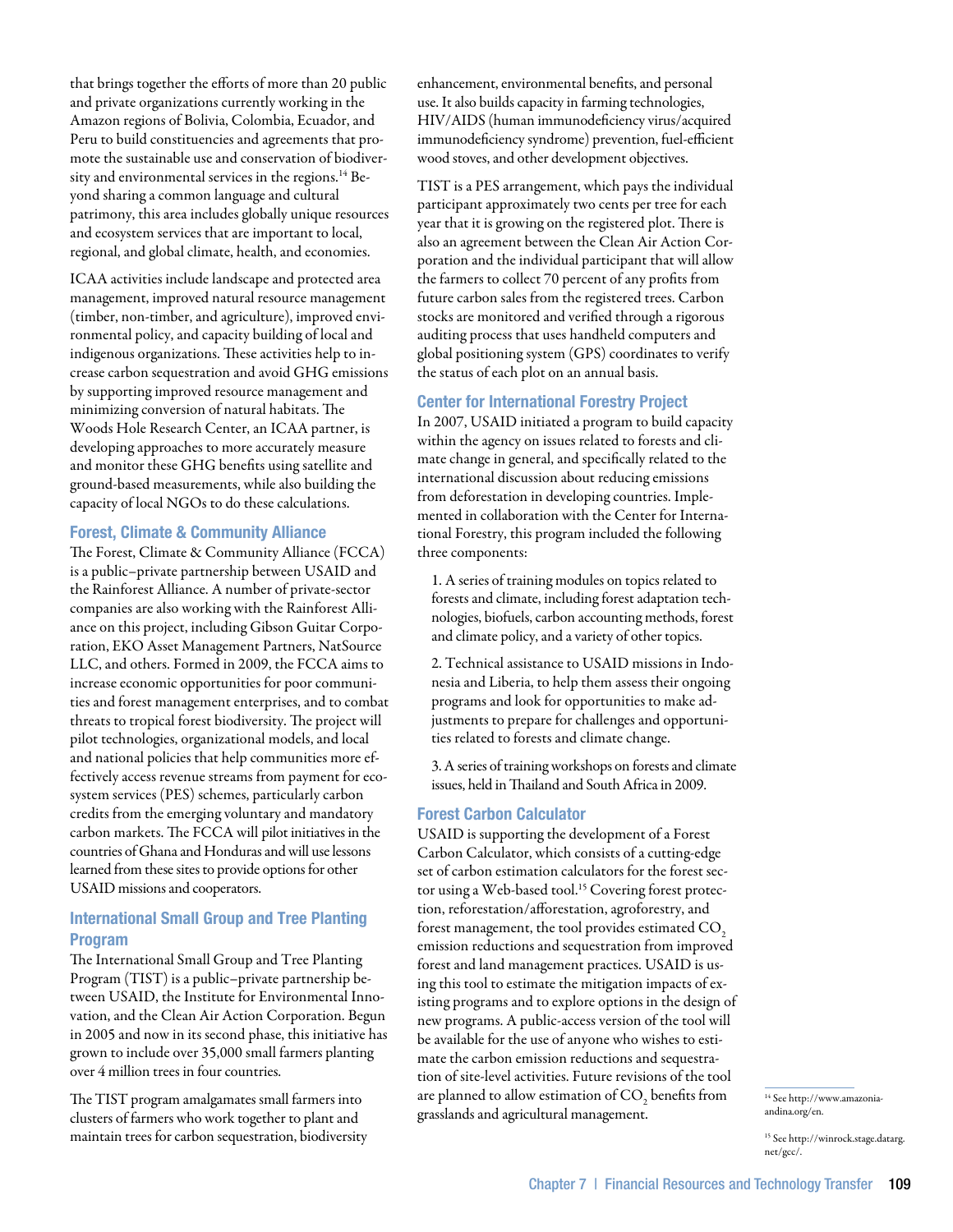#### USAID/USFS Interagency Agreement

Through its long-standing agreement with USFS, USAID accesses the technical expertise of USFS to implement training, technical assistance, capacity building, and policy dialogue in the countries where USAID works. With more than 100 years of experience managing over 77 million hectares (190 million acres) of national forests and grasslands, USFS has valuable experience to contribute to the issue of climate change in the global context.

Much of the land that USFS manages is already being influenced by climate change, requiring the development of adaptation strategies. As a result, USFS is closely involved in efforts to enhance the mitigation potential of U.S. forests and is well positioned to provide technical assistance in the context of longer-term development engagement with other nations facing land management and climate change challenges. USFS is actively collaborating with numerous governments, NGOs, and the private sector to address climate change and avoided deforestation through collaborative research, policy dialogue, and technical cooperation.

In 2008, USFS experts participated in a USAIDfunded assessment to identify opportunities for USAID assistance in helping Bolivia address forest and climate change issues. In 2009, USFS worked with USAID to identify and pilot models for increasing women's involvement in forest carbon management and exchanges.

#### Illegal Logging and Forest Trade

Illegal logging is a significant cause of forest degradation that often leads to increased carbon emissions and less resilient ecosystems. USAID is taking measures to address both the supply and the demand sides of the global forest product trade through three multiyear, multimillion-dollar public–private partnerships. For example, USAID supported the Sustainable Forest Products Global Alliance in 2008 and launched a new program in 2009 to further promote transparent supply chain management in response to new and emerging consumer country laws, such as the amended U.S. Lacey Act. The new program aims to reach out to a wider group of forest stakeholders both in the United States and abroad, to raise awareness about illegal logging, and to provide information to encourage improved supply chain management from the stump to the shelf. In the Asia region, the Responsible Asia Forest and Trade program continues to work with partners in the retail, financial, and NGO sectors to assist governments and the private sector to combat illegal logging and associated trade through the promotion of improved technologies, market strategies, management practices, and forestry policies.

16 See http://www.translinks. org, http://www.oired.vt.edu/ sanremcrsp/PES.php, and http:// www.katoombagroup.org.

#### Standing Forest Conservation Markets Initiative

USAID has been supporting activities in the field of PES, including the Global Assessment of Best Practices in Payment for Ecosystem Services Programs; Wildlife Conservation Society pilot projects integrating carbon emission reductions, biodiversity conservation, and community livelihoods in Madagascar and Cambodia; and Regional PES Network Meetings and site PES Incubator projects led by Forest Trends and the Katoomba Group.16 The Standing Forest Conservation Markets Initiative, which began in 2008, builds on these recent efforts. The initial targets for this initiative are the globally important forested watersheds of the Amazon, Congo, and Mekong River Basins. Project development documentation for reduced emissions from REDD projects are currently under preparation for voluntary private-sector carbon trading, as well as for water and biodiversity markets. Pilot PES sites within these mega-diversity areas—such as the Xingu and Surui Indigenous Reserves in Brazil, and the Mbe River headlands in Gabon—are being linked to encourage south-south collaboration and learning.

The initiative also offers project development tools, such as legal and institutional assessments and a PES curriculum that can be tailored to different stakeholder groups. Training workshops to build capacity in carbon baseline measurement and market assessment were held in 2008 and 2009 in Peru, Brazil, Nepal, Cambodia, Uganda, Tanzania, Ghana, and South Africa. Finally, USAID is also providing partial support for Katoomba meetings, which aim to build regional networks and senior policymakers' interest in PES; for 2008–2010, avoided deforestation is a major theme.

# U.S. Vulnerability and Adaptation **PROGRAMS**

Through agencies including USAID, NASA, and NOAA, the United States continues to pursue a broad range of activities designed to help countries integrate adaptation and development concerns, understand their vulnerabilities to new climate-related risks, and build capacity at the household, community, national, and regional levels to address the urgent challenges posed by changing climatic conditions.

#### Adaptation Guidance Manuals

In August 2007, USAID published *Adapting to Climate Variability and Change: A Guidance Manual for Development Planning* (USAID 2007). The manual is designed to assist USAID missions and other development partners to understand, analyze, and respond to the potential impacts of climate change on development challenges, and to develop effective approaches to solving those challenges. It lays out a six-step process for assessing the potential for climatic changes to affect development efforts and engaging stakeholders in identifying alternative approaches for more climate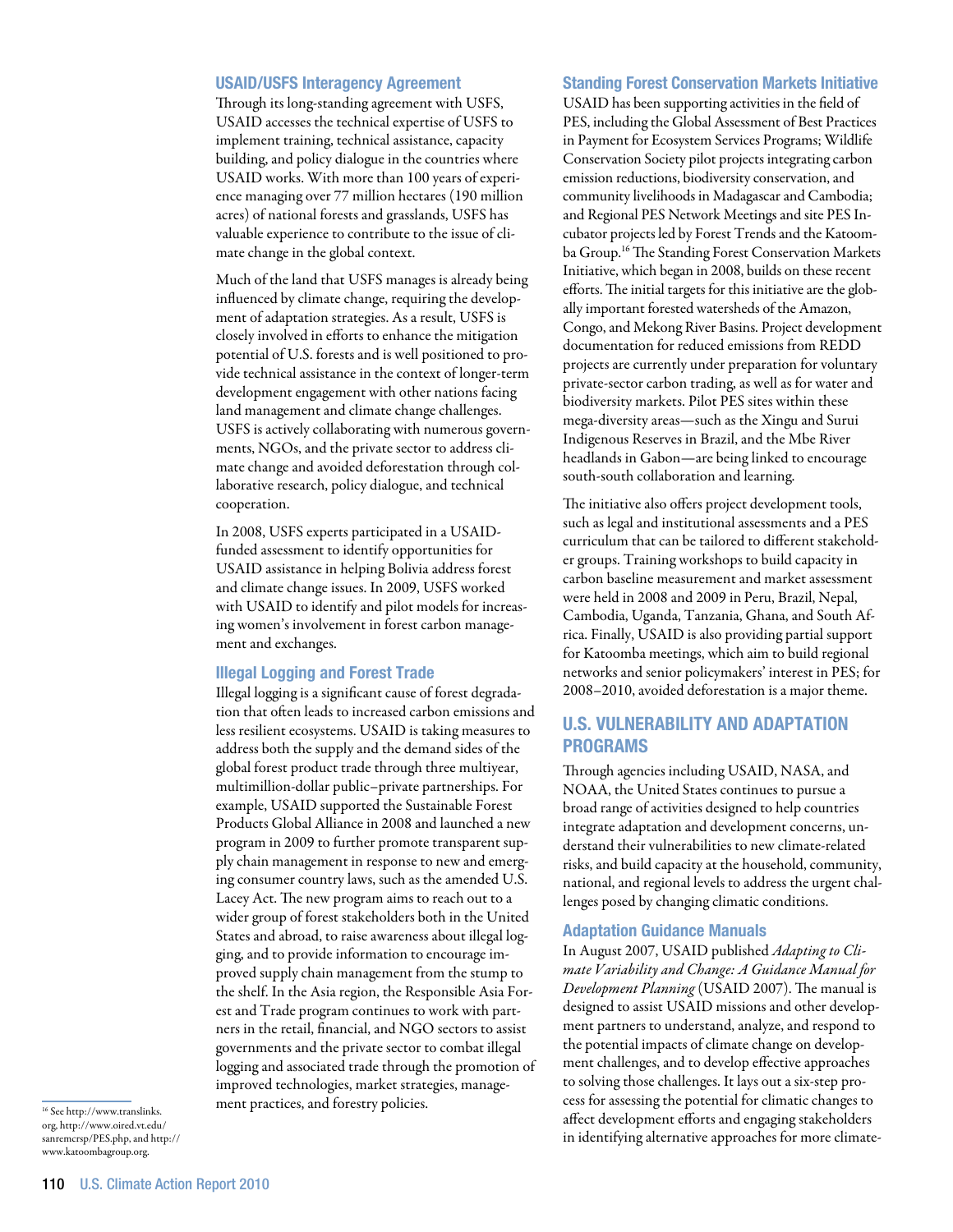resilient development. The manual describes four pilot projects conducted by USAID to field-test the proposed methods, and also provides resources for further technical information.

In May 2009, USAID, International Resources Group, and The Coastal Resources Center at the University of Rhode Island published *Adapting to Coastal Climate Change: A Guidebook for Development Planners* (IRG and CRC-URI 2009). This coastal guide is designed to help coastal managers and other decision makers understand how climate change may affect processes in coastal areas. The guide also presents a number of well-known coastal management practices that deal with climate change, and assesses each practice or measure for its ability to address climate change or other coastal management challenges.

USAID continues to develop guidance to assist development practitioners in considering climate change impacts on development goals. However, USAID also recognizes that the methods laid out in the guidance require access to environmental, meteorological, and climatological data. To facilitate access to data, the agency has developed or leveraged a number of tools, described further in this chapter, in collaboration with other federal agencies and organizations.

## Earth Observations for Decision Support *SERVIR*

USAID and NASA support SERVIR, a Regional Visualization and Monitoring System that integrates satellite and other geospatial data for improved scientific knowledge and decision making by managers, researchers, students, and the general public.17 In addition to making available previously inaccessible data, online mapping tools, and training opportunities, SERVIR provides improved monitoring of air quality, extreme weather, biodiversity, changes in land cover, and the impacts of climate change. The first SER-VIR regional operational facility—for the Latin America and Caribbean region—was established in 2005 in partnership with the Water Center for the Humid Tropics of Latin America and the Caribbean (CATHALAC). In 2008, NASA and CATHALAC helped set up a second SERVIR regional operational facility for East Africa, at the Regional Center for Mapping of Resources for Development (RCMRD) in Nairobi, Kenya. The SERVIR–Africa project is building upon RCMRD's existing strengths, while augmenting its data management and training capabilities. Efforts are underway to replicate the SERVIR system model in other regions of the world, in support of climate-resilient development.

## *Climate Mapper*

In 2008, USAID, NASA, the Institute for the Application of Geospatial Technology, the University of Colorado, and CATHALAC developed the Climate Mapper tool for SERVIR.18 The Climate Mapper makes historical weather records and the results of climate change models accessible to a broad user community. Data are currently available for all land portions of Earth for ½-degree grid cells, which, at the equator, corresponds to roughly 50 kilometers by 50 kilometers (31 miles by 31 miles). The Climate Mapper presents historical temperature and precipitation for the base period (1961–1990), as well as modeled monthly data averaged over the decades 2031–2040 and 2051–2060. Users can assess climate change projections for the 2030s and 2050s against threedimensional visualizations of landscape. This should enhance vulnerability assessments as development planners consider adaptation strategies and design projects to be more resilient to climate variability and change.

## Climate One Stop

USAID and NASA are working with a number of other donors, NGOs, developing country institutions, and the UNFCCC to develop the Climate One Stop.19 As its name suggests, the One Stop will be a comprehensive Web site where a variety of users from the public to project planners and researchers can learn about climate change, access data and tools, find climate-related news and project case studies, and link with other people and groups interested in climate change through an online community. In the beginning, the One Stop will emphasize adaptation, but it eventually will have the flexibility to grow in whatever ways the user community demands.

## Regional Climate Outlook Forums

NOAA, in collaboration with USAID and the UN World Meteorological Organization (WMO), provides regional institutions in developing countries with technical support for Regional Climate Outlook Forums. These forums are a principal vehicle for providing advance information about the likely character of seasonal climate in several developing regions. They bring together climate forecasters and forecast users to develop a consensus forecast from multiple predictions and to discuss methods of dissemination and application of information. The forums also provide a unique opportunity for stakeholders to meet, share information and concerns, and forge an informal network to address common problems.

## Resource-Sharing Partnerships for Sustained Ocean-Climate Observations

NOAA's Climate Program Office is working with the National Ocean Service and other NOAA offices to build sustained capacity in the Indian Ocean for ocean-climate observations and their socioeconomic application. Partnerships for New GEOSS Applications (PANGEA) builds sustainable capacity in maritime regions by providing resources and in-country, practical training by NOAA experts for local policy and budget officials, scientists, and end users. In ex-

<sup>17</sup> See http://www.servir.net.

<sup>18</sup> See http://www.servir.net/ en/The\_Climate\_Mapper\_and\_ SERVIR\_Viz.

<sup>19</sup> See http://www.climate1stop. net.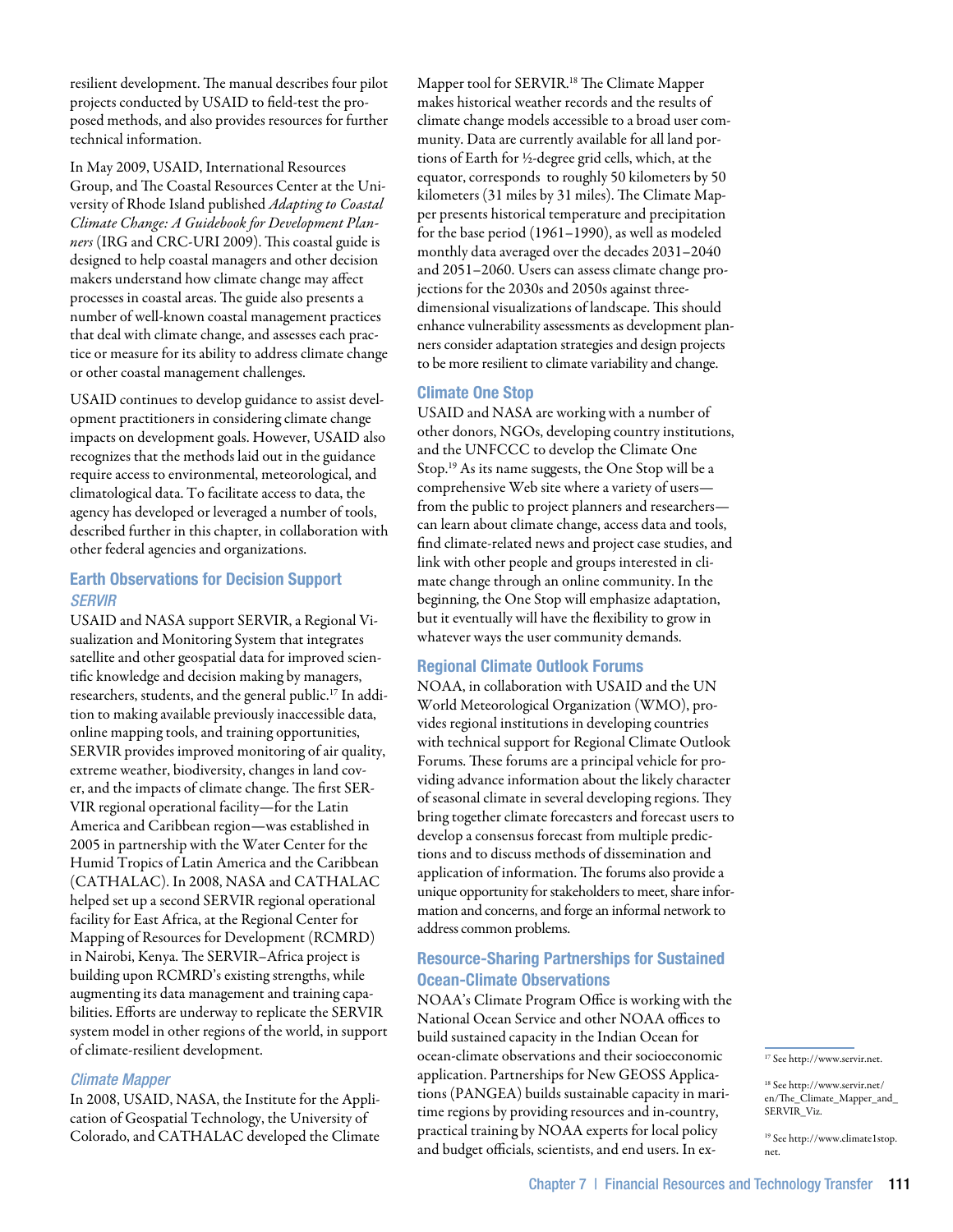change, participating national institutes provide gratis ship time and expertise to NOAA for the deployment and regular servicing of NOAA's *in situ* ocean-climate instrumentation.

PANGEA complements existing efforts to achieve a more sustainable capacity for the region by increasing both *in situ* ocean data and information as well as the more effective application of these data for more informed decision making. Capacity-building workshop topics include Planning for Climate Change in the Coastal and Marine Environment, Societal and Economic Benefits of Delivering Enhanced Ocean Observing System Data, Tools for Assessing Community Resilience, and How to Select and Evaluate Adaptation Measures for Managing Impacts From Climate Change.

NOAA's current partners include Indonesia's Ministry of Marine Affairs and Fisheries and Agency for the Assessment and Application of Technology, India's Ministry of Earth Sciences, and the Agulhas and Somali Current Large Marine Ecosystem for nine East African and Western Indian Ocean nations. The PANGEA model is equally applicable elsewhere and is being explored for other ocean basins.

## International Research Institute for Climate and Society

NOAA provides approximately \$9 million in annual funding to the International Research Institute for Climate and Society (IRI).<sup>20</sup> IRI's mission is to enhance society's capability to understand, anticipate, and manage the impacts of seasonal climate fluctuations, in order to improve human welfare and the environment, especially in developing countries. IRI's international efforts involve research in climate prediction, monitoring, and analysis targeted to address problems of climate risk in agriculture and food security, water resources, public health, disasters, and such cross-cutting issues as drought management. A combination of scientific rigor, problem-centered analysis, and partner teamwork is beginning to yield successful approaches to climate risk management. IRI has several ongoing projects in Africa, Asia, and Latin America and has launched an effort to raise institutional and societal awareness of climate vulnerability and risk as an arena for action.

# Coral Triangle Initiative on Coral Reefs, Fisheries, and Food Security

The Coral Triangle Initiative (CTI) on Coral Reefs, Fisheries, and Food Security is a new multilateral partnership to safeguard the region's extraordinary marine and coastal biological resources.<sup>21</sup> Recognized as the global center of marine biological diversity, the Coral Triangle region embraces six countries—Indonesia, Malaysia, Papua New Guinea, the Philippines, Timor Leste, and the Solomon Islands. Home to some 363 million people, one-third of whom are directly dependent on coastal and marine resources for their livelihoods, the region faces immediate risk from a range of factors, including overfishing, unsustainable fishing methods, landbased sources of pollution, and climate change.

The CTI was officially launched in December 2007 during UNFCCC COP-13 in Bali, and was endorsed by the six heads of state at the CTI Summit in May 2009. Over the first five years of the initiative, USAID and DOS plan to invest at least \$42 million in the regional initiative, in addition to providing bilateral support to Indonesia and the Philippines. Investments will strengthen the capacity of community groups, governments, and public and private organizations to conserve the Coral Triangle's globally important biodiversity, improve fisheries management, and enhance resiliency and adaptation to climate change.

#### Famine Early Warning System Network

The USAID-funded Famine Early Warning Systems Network (FEWS NET) is a 25-year-old program that analyzes remotely sensed data and ground-based meteorological, crop, markets and trade, and livelihoods information to provide early-warning and vulnerability information on emerging or evolving food security conditions.22 The network is comprised of a multidisciplinary team that includes a management unit at USAID, contractual relationships with NASA, NOAA, USDA, the U.S. Geological Survey (USGS), a privatesector contractor operating a FEWS NET headquarters team, and USAID's 23 offices in food-insecure countries of the developing world.

FEWS NET includes a unique initiative to identify climate change impacts on specific food-insecure countries. This initiative has focused largely on Africa to date, and has produced a large volume of research that identifies how climate change is already affecting large parts of eastern Africa, including significant impacts on food security conditions. The broad conclusions of this research include the following: (1) climate change is already producing drought and eroding livelihoods in eastern Africa, and these drought impacts are likely to precede impacts from projected temperature rises; (2) climate change models fail to model precipitation accurately, are commonly wrong, and are inadequate tools for evaluating changes in precipitation, especially over land surfaces; (3) conversely, data sets based on precipitation observations, when properly constructed and analyzed, can provide one of the best tools for tracking decadal climatic variability; and (4) climate change impacts on food security must be assessed in an interdisciplinary investigation that can identify and trace the multiple interactions of food security with climate.

FEWS NET is also committed to the capacity and institution building of national and regional early-warning and response networks. Anticipating an increase in the threat of food insecurity in previously relatively un-

<sup>20</sup> See http://portal.iri.columbia. edu/portal/server.pt.

<sup>21</sup> See http://www.cti-secretariat. net/.

<sup>22</sup> See http://www.fews.net.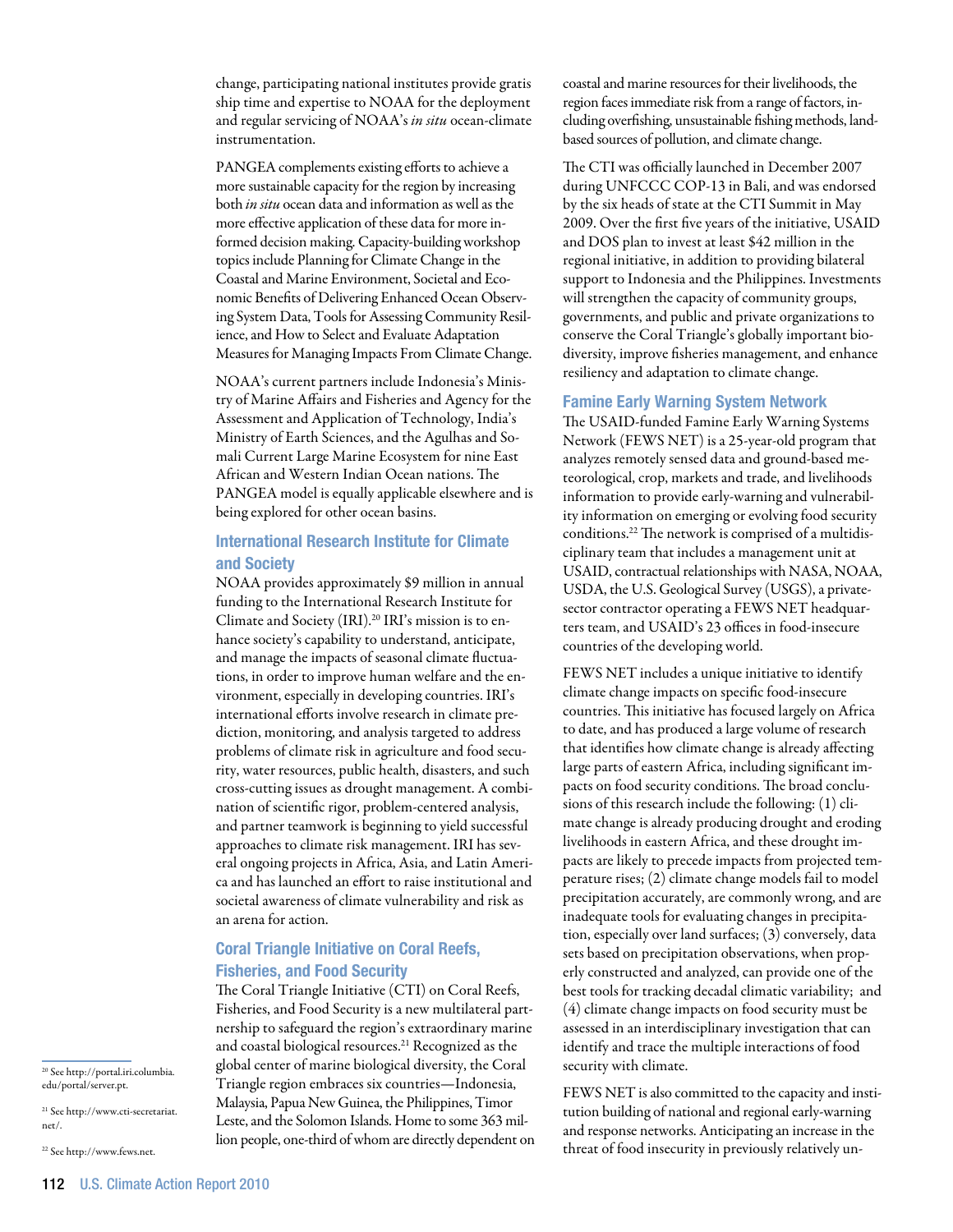challenged countries, FEWS NET will expand to cover up to 30 new countries over the next five years. New climate change research will also be conducted in additional African regions and Central Asia.

#### RANET Program

USAID and NOAA are working with a range of humanitarian and meteorological organizations to build the capacity of regional, national, and sub-national institutions to provide useful weather and climate information to rural communities and populations in remote regions of Africa, Asia, the Pacific, and Central America. RANET (Radio and Internet for the Communication of Hydro-Meteorological and Climate-Related Information for Development) utilizes and develops applications on a variety of communication platforms, such as satellite data broadcasts, satellite telephony, FM (frequency modulation) community radio, HD (high-definition) digital e-mail networks, mobile phones, and Web-based systems.<sup>23</sup> RANET works with national partners to use these tools to deliver forecasts, bulletins, imagery, seasonal assessments, educational and training information, and data to rural and remote areas. The program stresses training, system development, and ongoing operation of communication networks to support country programs, and emphasizes local ownership of all systems.

In 2010 RANET will continue current activities, which include operation of satellite broadcasts, the RANET Alert Watcher Short-Message Service notification system, development of the Community Reporter Program, and creation of various technical training modules. Significant new activities will be development of GEONETCast capacity for current RANET country programs, continuation of the RANET Chatty Beetle pilot, and launch of a unified content management system designed to allow countries to publish information across multiple communications platforms.

## Disaster Preparedness Activities

USAID is supporting a number of projects around the world to help vulnerable communities anticipate weather hazards and build resilience to climate change. In 2008, USDA, USAID, NOAA, and other partners began work to develop a Global Flash Flood Guidance and Early Warning System, to improve lead time for early warnings of flash floods and allow for rapid mobilization of response activities. USAID has also supported technical assessments and forums for decision makers and technical personnel from the Hindu Kush–Himalayan region to strengthen capacities on flash flood management, promote collaboration, and develop regional approaches to flood management and flood early-warning systems. USAID, NOAA, and USGS also support the Asia Flood Network, which aims to lessen flood hazard vulnerability in Asia by building regional and national capacities in

climate, weather, and hydrological forecasting and warning, and by improving the dissemination of forecasts and warnings to at-risk populations.

Other programs receiving USAID support include community-based drought preparedness planning in Cambodia, East Timor, and Vietnam; training for Mekong Delta officials and affected populations on the use of flood mapping; the introduction of water management schemes that will enhance the sustainability of water supply activities in southern Swaziland; and a five-year project to support a communitybased approach to flood monitoring and forecasting in Bangladesh. Finally, in partnership with the United Nations World Food Programme, USAID is supporting the development of a drought insurance program to protect against livelihood loss in Ethiopia.

#### International Technical Assistance Program

The Department of the Interior (DOI) International Technical Assistance Program (ITAP) leverages funds from other federal agencies, international organizations, and foreign governments to provide capacity building in other countries using the diverse expertise of technical experts from DOI bureaus.24 Currently, DOS and USAID provide the largest share of DOI-ITAP funds, which supports training and technical assistance efforts in Bahrain, Costa Rica, the Dominican Republic, El Salvador, Guatemala, Jordan, Morocco, Nicaragua, Oman, the Philippines, the Republic of Georgia, and Tanzania.

DOI-ITAP's capacity-building efforts span the range of DOI expertise, including protected area management, environmental education, natural and cultural resource law enforcement, mining policy and regulations, and endangered species management. Recent proposals have centered on DOI's unique positioning as a leader in climate change adaptation, mitigation, and education and outreach. DOI-ITAP is seeking to apply the combined expertise of its bureaus to establish programs addressing climate change in at least 10 countries worldwide.

## U.S. Trade and Development Financing

The U.S. government facilitates the transfer of technologies by providing official assistance, export credits, project financing, risk and loan guarantees, and investment insurance to U.S. companies, as well as credit enhancements for host-country financial institutions. These activities help leverage direct investment by decreasing the risks associated with long-term, capitalintensive projects or projects in nontraditional sectors. Supported projects include a number of clean technology projects that further climate change objectives.

## Overseas Private Investment Corporation

The Overseas Private Investment Corporation's (OPIC's) core mission is to support economic devel-

23 See http://www.ranetproject. net/.

24 See http://www.doi.gov/intl/ itap/overview.html.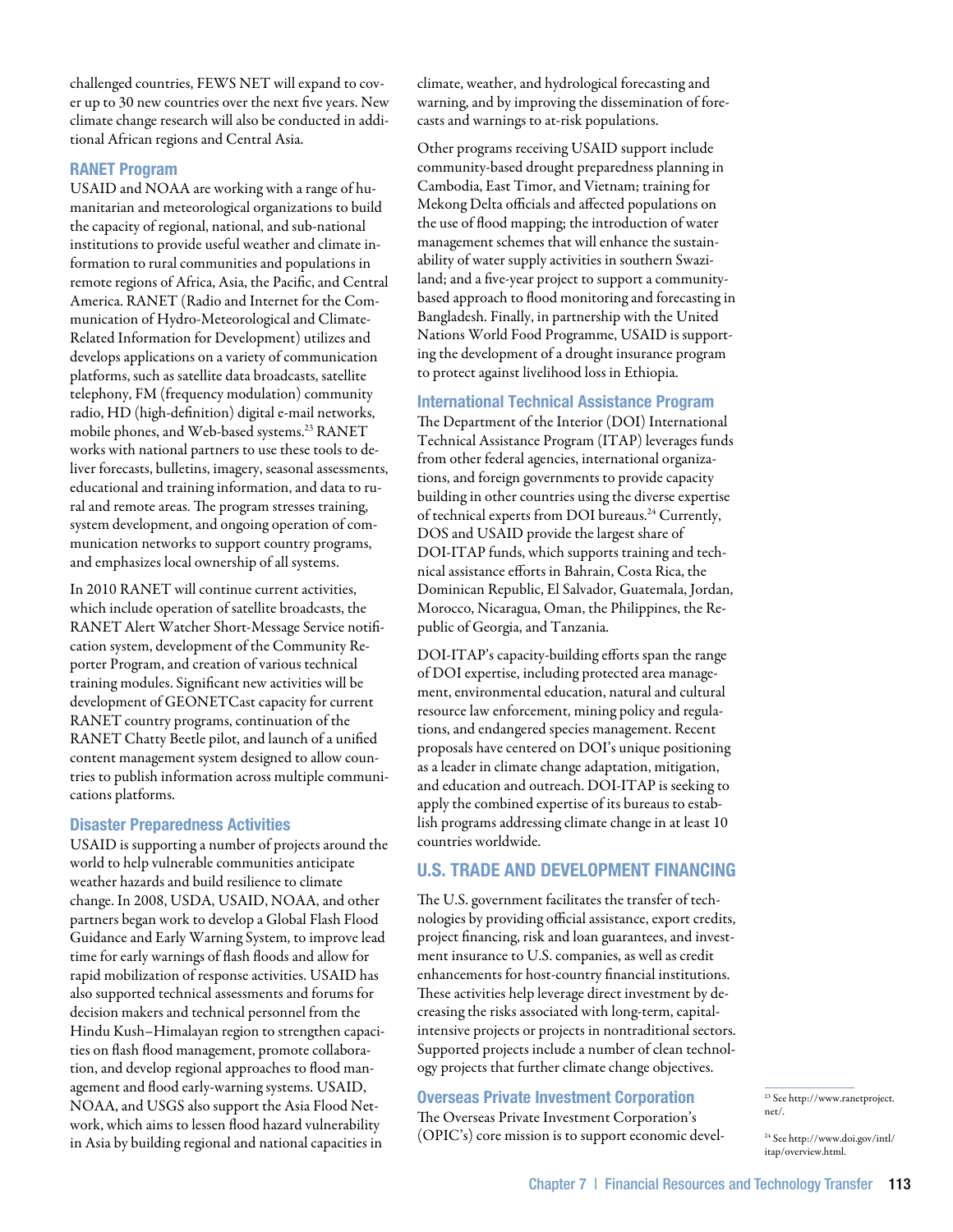opment by facilitating U.S. private investment in developing countries and transition economies. OPIC provides project financing and political risk insurance for U.S. company projects covering a range of investments, including many independent power projects in developing countries. OPIC also supports a variety of private investment funds that make direct equity and equity-related investments in new, expanding, and privatizing companies in emerging market economies. OPIC evaluates all project applications on the basis of their contribution to economic development to ensure the successful implementation of the organization's core developmental mission, and prioritizes the allocation of scarce resources to projects on the basis of their developmental benefits. With its expanded commitment to the clean technology and renewable energy sector (i.e., via its existing Finance, Political Risk Insurance, and Investment Funds programs), OPIC anticipates significant increased future support of clean technology and renewable energy projects in OPIC-eligible countries.

#### *OPIC Finance and Political Risk Insurance Programs*

Support for renewable energy and clean technology projects is a priority area for OPIC. OPIC's Finance and Political Risk Insurance programs have considered over 100 proposals each year for 2008 and 2009 to determine projects suitable for OPIC support. OPIC is currently tracking renewable energy and clean technology projects that total nearly \$2 billion for potential support, in the areas of energy-efficient buildings, solar power, hydroelectric power, wind power, geothermal power, waste-to-energy, and wastewater treatment. OPIC has a substantial portfolio of existing renewable energy and clean technology projects. Table 7-4 presents illustrative examples from OPIC's annual reports.

#### *Investment Funds*

In FY 2010 OPIC expects to commit \$523 million in finance, investment funds, and insurance for renewable energy and clean technology projects, nearly a threefold increase over FY 2009. Target geographies include all OPIC-eligible emerging market countries throughout Asia, Latin America, Central and Eastern Europe, and the Middle East. Target sectors include those with proven renewable energy technologies (e.g., solar, wind, small hydro); energy efficiency systems and equipment; and water, waste, and emission control treatment.

OPIC financing will be provided to invest in existing companies and/or projects in the aforementioned renewable energy and environmental sectors in OPICeligible countries. Such investments will help to catalyze the sustainable development of emerging markets in which OPIC operates. By the end of 2010, OPIC anticipates signed formal commitments with the funds. Furthermore, OPIC expects the majority of such funds to have already begun investing in existing companies and/or projects within the aforementioned renewable energy and environmental sectors in OPICeligible countries.

#### Export-Import Bank

The Export-Import Bank (Ex-Im), the export credit agency of the United States, provides financial support to exporters of U.S. equipment and services through its insurance, working capital, and loan guarantee programs. Ex-Im also features an Environmental Exports Program (EEP) that provides enhanced financial support for renewable energy and other environmentally beneficial exports. Under the EEP, Ex-Im provides special support for exports of air, water, and soil pollution cleanup; ecological and forestry management;

#### Table 7-4 Sample Renewable and Clean Energy Projects Supported by OPIC

The Overseas Private Investment Corporation (OPIC) supports renewable energy and clean technology projects in developing countries and economies in transition. Current OPIC finance and insurance exposure in these projects totals more than \$1 billion. This table presents some examples of this support.

| <b>Country</b> | <b>U.S. Sponsor/</b><br><b>Insured Investor</b> | <b>Project Name</b>                              | <b>Project</b><br><b>Description</b>        | <b>Committed Amount/</b><br><b>Maximum Coverage</b><br><b>Amount Issued</b> | <b>Project</b><br><b>Category</b> |
|----------------|-------------------------------------------------|--------------------------------------------------|---------------------------------------------|-----------------------------------------------------------------------------|-----------------------------------|
| India          | Southern Energy<br>Partners LLC                 | SEP Energy India Pvt. Ltd.                       | Wind Energy-Tamil Nadu                      | \$1,150,000                                                                 | Insurance                         |
| Dominica       | Dominica Private<br>Power Ltd.                  | Dominica Electricity<br>Services Ltd. ("DOMLEC") | Hydro and geothermal<br>electric services   | \$3,033,000                                                                 | Insurance                         |
| Colombia       | Citibank, N.A.                                  | <b>ISAGEN S.A.</b>                               | Hydropower generation                       | \$310,000,000                                                               | Finance                           |
| Algeria        | GE Ionics, Inc.                                 | Fixed Rate Funding &<br>Liguidity Ltd. (HWD SPA) | Reverse osmosis water<br>desalination plant | \$200,000,000                                                               | Finance                           |
| Serbia         | DV Technologies                                 | DV Technologies d.o.o.<br>Belgrade               | Hydroelectric power<br>plant-SHPP Vrutci    | \$153,000                                                                   | Insurance                         |

Source: Overseas Private Investment Corporation annual reports (http://www.opic.gov/).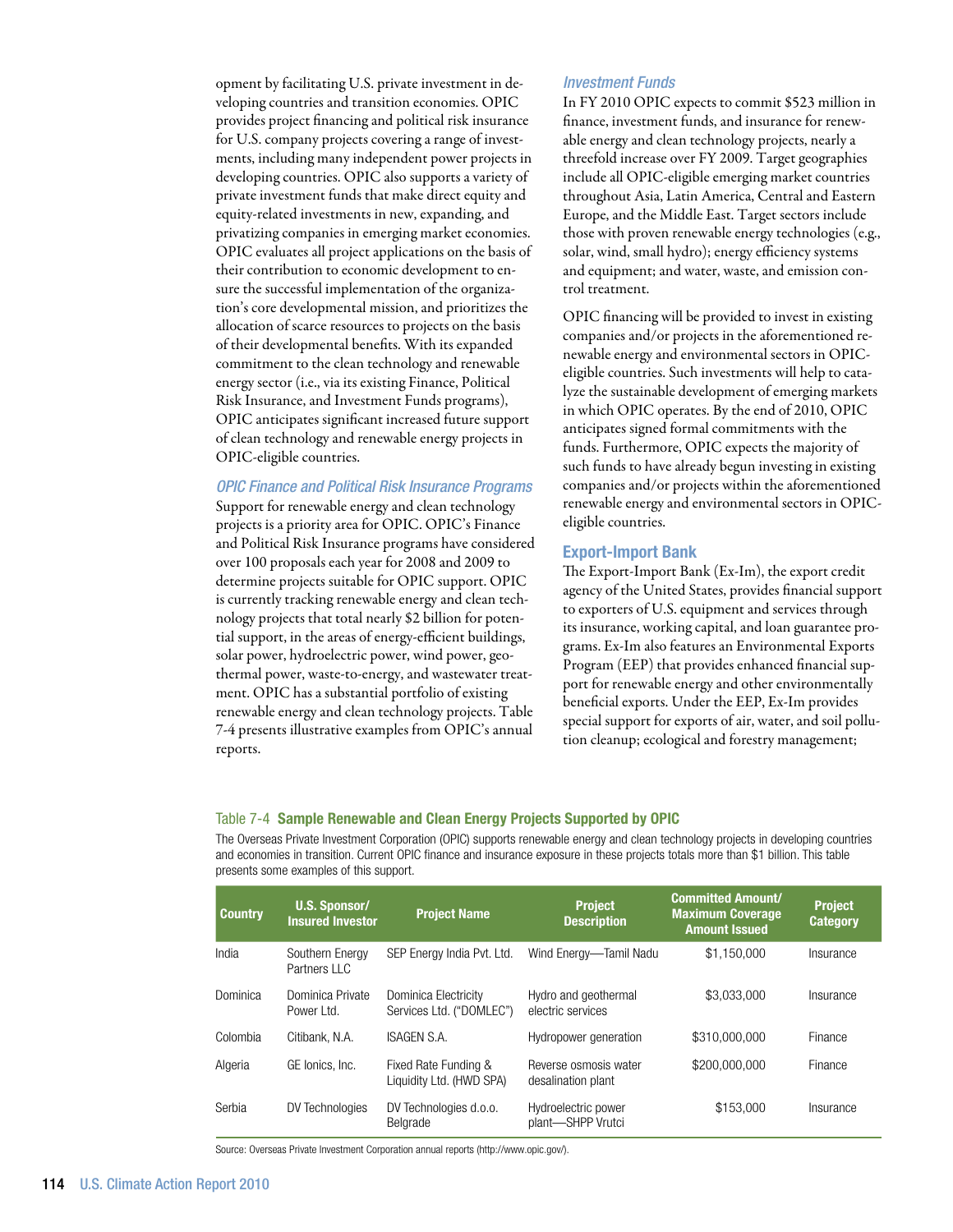renewable and alternative energy projects, including photovoltaic, wind, biomass, fuel cells, waste-to-energy, hydroelectric, clean coal, and geothermal projects; products to measure or monitor air or water quality; equipment to reduce emissions or effluents; environmental impact assessments and ecological studies; environmental training services; and products designed to improve energy efficiency.

Ex-Im also offers foreign buyers extended repayment terms of up to 18 years to cover the purchase of U.S. goods and services for renewable energy projects. This special support is available for exports to wind energy, geothermal energy, hydropower, tidal, wave power, solar photovoltaic, solar thermal, ocean thermal, sustainable biomass, and certain bioenergy projects. In FY 2010, Ex-Im expects to commit nearly \$183 million in loan guarantees, insurance, and working capital guarantees to support U.S. renewable energy exports to various foreign countries, which greatly exceeded amounts authorized for these exports in previous years (\$23.1 million in FY 2009, \$30.4 million in FY 2008, \$2.7 million in FY 2007, \$9.8 million in FY 2006, and \$16.8 million in FY 2005).

## USAID Development Credit Authority

The Development Credit Authority (DCA) is a broad financing authority that allows USAID to use credit guarantees to pursue any of the development purposes specified under the Foreign Assistance Act of 1961, as amended. DCA seeks to provide USAID the flexibility to make more rational choices about appropriate financing tools used in development, including individual or combined loans, guarantees, and grants. DCA activities are designed and managed by USAID's overseas missions.

Credit guarantees offer several distinct and attractive advantages over other forms of assistance, and leverage and maximize USAID resources by providing access to local private capital, sharing risk to encourage lending, mobilizing local private capital, and enhancing "the demonstration effect" so that other financial institutions will be induced to enter the market. USAID/El Salvador used a DCA guarantee to enable Citibank de El Salvador to lend to businesses that wanted to invest in energy-efficient upgrades. One guaranteed loan for \$300,000 allowed a family-owned milk processing company to invest in a new filtration system and wastewater treatment facility. With these upgrades, the company now meets the environmental compliance standards under the Central America–Dominican Republic– United States Free Trade Agreement, and is certified by the U.S. Food and Drug Administration.

#### USAID Global Development Alliance

USAID's Global Development Alliance (GDA) business model links U.S. foreign assistance with the resources, expertise, and creativity of governments, business, and civil society. Through public–private

partnerships, USAID and its partners combine their assets to address pressing development problems, achieving a solution that would not be possible for any individual partner alone.

Through 2009, USAID has cultivated more than 900 alliances with 1,700 partners to extend development assistance programming. For example, USAID and Firestone are planning to launch a GDA that will reinvigorate Liberia's rubber industry and support the development of a clean energy power plant in Monrovia through a rubber tree cultivation and recycling program. The partnership is expected to increase export-driven trade and growth, while boosting Liberia's clean energy initiatives.

In 2005, USAID created a new obligating instrument—the collaboration agreement—to provide funding directly to a nontraditional partner. For example, PFAN, an alliance of private-sector companies and investors described earlier in this chapter, receives funding from USAID to help developers of climate-friendly technologies in developing countries find financing.

#### U.S. Trade and Development Agency

The U.S. Trade and Development Agency (USTDA) is a foreign assistance agency that delivers its program commitments through overseas grants and contracts with U.S. firms that are designed to support activities that will have a strong and measurable development impact on emerging markets and offer opportunities for commercial participation by U.S. firms. USTDA's approach to foreign assistance generates mutually beneficial results through the formation of long-term business relationships that foster sustainable development, facilitate local private-sector growth, improve trade and investment climates, and advance U.S. commercial innovations.

USTDA's efforts are helping to realize the Obama administration's goal of reversing the effects of climate change, creating green jobs, and helping move emerging economies to a low-carbon energy base. For example, USTDA programs are providing countries with the resources necessary to discern what technologies are needed to implement a low-carbon development strategy as well as manage the technologies if and when they are implemented. In this way, USTDA is a bridge and a catalyst in paving the way for the acceptance and deployment of more environmentally sound energy production in emerging economies. USTDA has been a catalyst for new geothermal power generation in Turkey and Ethiopia; deployment of methanecapturing coalbed methane (CBM) power generation in China; and the construction of new CBM power development in Botswana. Going forward, USTDA is investing in solar, wind, energy efficiency, and new advanced technologies to help emerging economies expand their use of clean renewable energy and optimize current energy resources.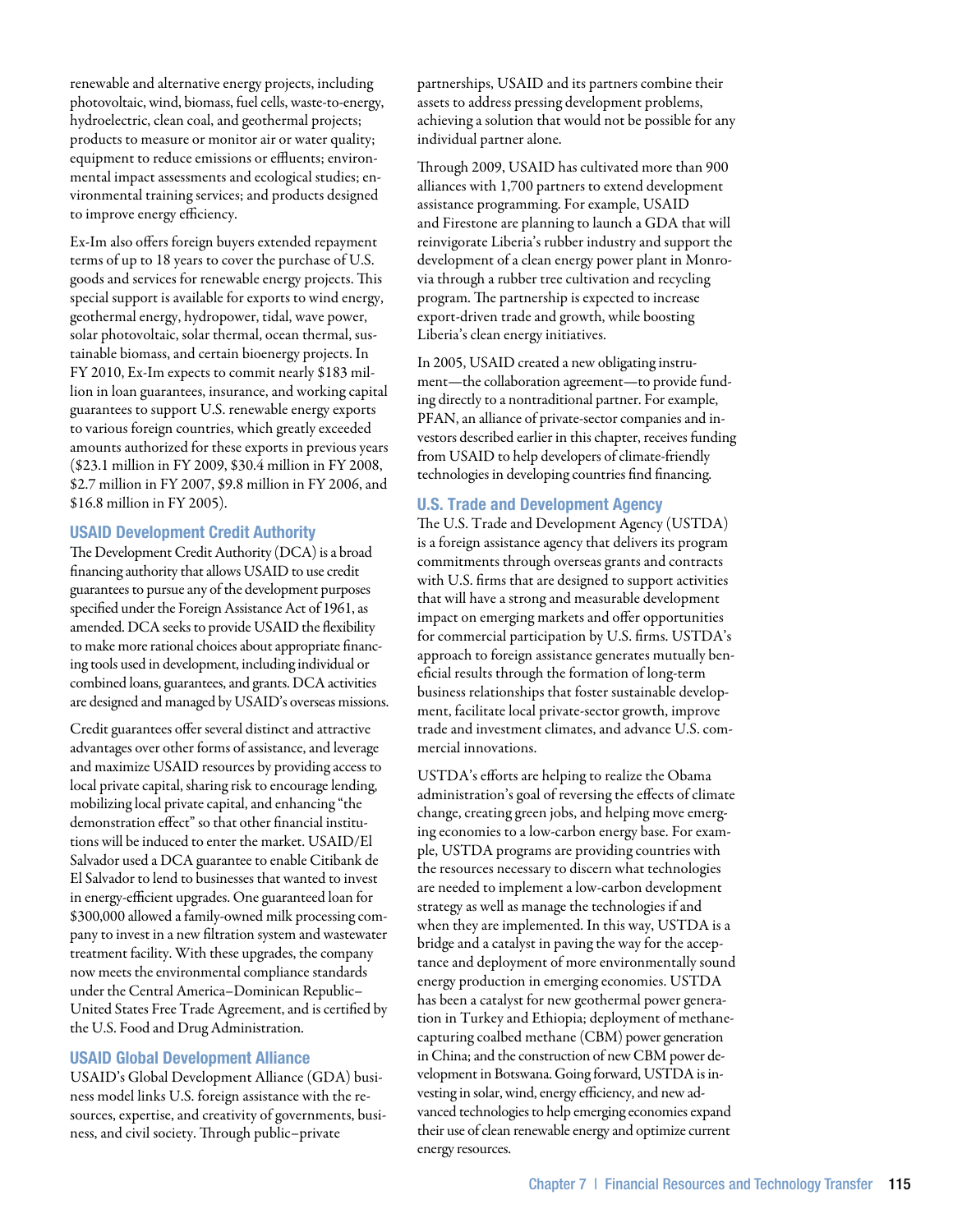## u.s. Private-Sector Assistance

The private sector has a crucial and complementary role to play in the successful transfer of technical know-how and climate-friendly technologies to developing and transition countries. The private sector is well placed to provide much of the human and financial capital for effective deployment of these technologies. While public-sector funding for climate change activities continues to grow, U.S. foreign direct investment by the private sector still comprises the vast majority of funding going to climate change and related activities in developing and transition countries.

The Obama administration also recognizes the importance of creating incentives for the development of low-carbon energy sources. Yet, most information relating to financing and implementing private-sector projects is proprietary. Furthermore, the classification of domestic exports in available databases uses broad categories that do not allow for the specific and comprehensive identification of clean or lower-carbon technologies and products. As a result, only publicsector funding is included in the tables in this chapter, with the intention of providing increased transparency.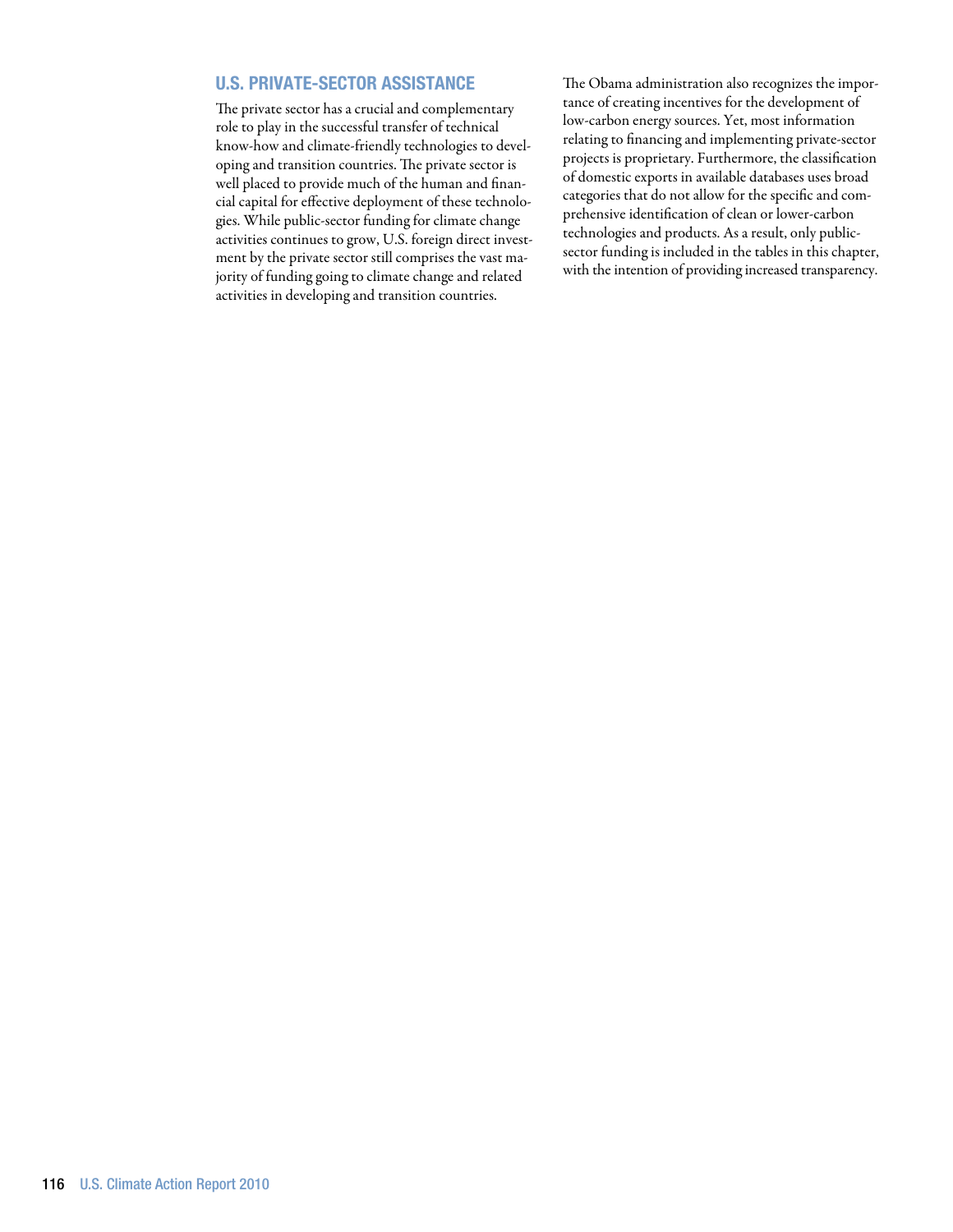|                                            |               |                  |       | <b>MITIGATION</b>           |                                   |                 |                                    |                   |                                                           |               |
|--------------------------------------------|---------------|------------------|-------|-----------------------------|-----------------------------------|-----------------|------------------------------------|-------------------|-----------------------------------------------------------|---------------|
| <b>RECIPIENT COUNTRY/</b><br><b>REGION</b> | <b>Energy</b> | <b>Transport</b> |       | <b>Forestry Agriculture</b> | <b>Waste</b><br><b>Management</b> | <b>Industry</b> | <b>Capacity</b><br><b>Building</b> | <b>Management</b> | <b>Coastal Zone Other Vulnerability</b><br><b>Studies</b> | <b>TOTALS</b> |
| <b>WORLD</b>                               |               |                  |       |                             |                                   |                 |                                    |                   |                                                           | 228.58        |
| <b>Africa</b>                              |               |                  |       |                             |                                   |                 |                                    |                   |                                                           | 44.68         |
| Africa Regional                            | 2.40          | 0.00             | 2.50  | 0.00                        | 0.00                              | 0.00            | 0.00                               | 0.00              | 0.00                                                      | 4.90          |
| Angola                                     | 0.00          | 0.00             | 0.00  | 0.00                        | 0.00                              | 0.00            | 0.00                               | 0.00              | 0.00                                                      | 0.00          |
| Benin                                      | 0.00          | 0.00             | 0.00  | 0.00                        | 0.00                              | 0.00            | 0.00                               | 0.00              | 0.00                                                      | 0.00          |
| Botswana                                   | 0.00          | 0.00             | 0.00  | 0.00                        | 0.00                              | 0.00            | 0.00                               | 0.00              | 0.00                                                      | 0.00          |
| <b>Burkina Faso</b>                        | 0.00          | 0.00             | 0.00  | 0.00                        | 0.00                              | 0.00            | 0.00                               | 0.00              | 0.00                                                      | 0.00          |
| Burundi                                    | 0.00          | 0.00             | 0.00  | 0.00                        | 0.00                              | 0.00            | 0.00                               | 0.00              | 0.00                                                      | 0.00          |
| Cameroon                                   | 0.00          | 0.00             | 0.00  | 0.00                        | 0.00                              | 0.00            | 0.00                               | 0.00              | 0.00                                                      | 0.00          |
| Cape Verde                                 | 0.00          | 0.00             | 0.00  | 0.00                        | 0.00                              | 0.00            | 0.00                               | 0.00              | 0.00                                                      | 0.00          |
| Central Africa Regional                    | 0.00          | 0.00             | 15.25 | 0.00                        | 0.00                              | 0.00            | 0.00                               | 0.00              | 0.00                                                      | 15.25         |
| Central African Republic                   | 0.00          | 0.00             | 0.00  | 0.00                        | 0.00                              | 0.00            | 0.00                               | 0.00              | 0.00                                                      | 0.00          |
| Chad                                       | 0.00          | 0.00             | 0.00  | 0.00                        | 0.00                              | 0.00            | 0.00                               | 0.00              | 0.00                                                      | 0.00          |
| Comoros                                    | 0.00          | 0.00             | 0.00  | 0.00                        | 0.00                              | 0.00            | 0.00                               | 0.00              | 0.00                                                      | 0.00          |
| Congo (DROC)                               | 0.25          | 0.00             | 0.75  | 0.00                        | 0.00                              | 0.00            | 0.00                               | 0.00              | 0.00                                                      | 1.00          |
| Congo (ROC)                                | 0.00          | 0.00             | 0.00  | 0.00                        | 0.00                              | 0.00            | 0.00                               | 0.00              | 0.00                                                      | 0.00          |
| Cote d'Ivoire                              | 0.00          | 0.00             | 0.00  | 0.00                        | 0.00                              | 0.00            | 0.00                               | 0.00              | 0.00                                                      | 0.00          |
| Djibouti                                   | 0.00          | 0.00             | 0.00  | 0.00                        | 0.00                              | 0.00            | 0.00                               | 0.00              | 0.00                                                      | 0.00          |
| East Africa Regional                       | 0.00          | 0.00             | 0.00  | 0.00                        | 0.00                              | 0.00            | 0.00                               | 0.00              | 0.00                                                      | 0.00          |
| <b>Equatorial Guinea</b>                   | 0.00          | 0.00             | 0.00  | 0.00                        | 0.00                              | 0.00            | 0.00                               | 0.00              | 0.00                                                      | 0.00          |
|                                            | 0.00          | 0.00             | 0.00  |                             | 0.00                              | 0.00            | 0.00                               |                   |                                                           | 0.00          |
| Eritrea                                    |               | 0.00             | 0.00  | 0.00                        |                                   | 0.00            | 0.00                               | 0.00              | 0.00                                                      | 0.00          |
| Ethiopia                                   | 0.00          |                  |       | 0.00                        | 0.00                              |                 |                                    | 0.00              | 0.00                                                      |               |
| Gabon                                      | 0.00          | 0.00             | 0.00  | 0.00                        | 0.00                              | 0.00            | 0.00                               | 0.00              | 0.00                                                      | 0.00          |
| Gambia                                     | 0.00          | 0.00             | 0.00  | 0.00                        | 0.00                              | 0.00            | 0.00                               | 0.00              | 0.00                                                      | 0.00          |
| Ghana                                      | 0.00          | 0.00             | 0.00  | 0.00                        | 0.00                              | 0.00            | 0.00                               | 0.00              | 0.20                                                      | 0.20          |
| Guinea                                     | 0.00          | 0.00             | 0.00  | 0.00                        | 0.00                              | 0.00            | 0.00                               | 0.00              | 0.00                                                      | 0.00          |
| Guinea-Bissau                              | 0.00          | 0.00             | 0.00  | 0.00                        | 0.00                              | 0.00            | 0.00                               | 0.00              | 0.00                                                      | 0.00          |
| Kenya                                      | 0.27          | 0.00             | 0.38  | 0.00                        | 0.00                              | 0.00            | 0.16                               | 0.63              | 0.00                                                      | 1.44          |
| Lesotho                                    | 0.00          | 0.00             | 0.00  | 0.00                        | 0.00                              | 0.00            | 0.00                               | 0.00              | 0.00                                                      | 0.00          |
| Liberia                                    | 4.95          | 0.00             | 2.00  | 0.00                        | 0.00                              | 0.00            | 0.00                               | 0.00              | 0.00                                                      | 6.95          |
| Madagascar                                 | 0.00          | 0.00             | 8.02  | 0.00                        | 0.00                              | 0.00            | 0.04                               | 0.16              | 0.00                                                      | 8.22          |
| Malawi                                     | 0.00          | 0.00             | 0.95  | 0.00                        | 0.00                              | 0.00            | 0.00                               | 0.00              | 0.00                                                      | 0.95          |
| Mali                                       | 0.00          | 0.00             | 0.08  | 0.00                        | 0.00                              | 0.00            | 0.00                               | 0.00              | 0.00                                                      | 0.08          |
| Mauritania                                 | 0.00          | 0.00             | 0.00  | 0.00                        | 0.00                              | 0.00            | 0.00                               | 0.00              | 0.00                                                      | 0.00          |
| Mauritius                                  | 0.00          | 0.00             | 0.00  | 0.00                        | 0.00                              | 0.00            | 0.00                               | 0.00              | 0.00                                                      | 0.00          |
| Mozambique                                 | 0.00          | 0.00             | 0.00  | 0.00                        | 0.00                              | 0.00            | 0.07                               | 0.28              | 0.00                                                      | 0.35          |
| Namibia                                    | 0.00          | 0.00             | 0.00  | 0.00                        | 0.00                              | 0.00            | 0.00                               | 0.00              | 0.00                                                      | 0.00          |
| Niger                                      | 0.00          | 0.00             | 0.00  | 0.00                        | 0.00                              | 0.00            | 0.00                               | 0.00              | 0.00                                                      | 0.00          |
| Nigeria                                    | 0.00          | 0.00             | 0.00  | 0.00                        | 0.00                              | 0.00            | 0.00                               | 0.00              | 0.00                                                      | 0.00          |
| Rwanda                                     | 0.00          | 0.00             | 0.00  | 0.00                        | 0.00                              | 0.00            | 0.00                               | 0.00              | 0.00                                                      | 0.00          |
| Sahel                                      | 0.00          | 0.00             | 0.00  | 0.00                        | 0.00                              | 0.00            | 0.00                               | 0.00              | 0.00                                                      | 0.00          |
| Senegal                                    | 0.00          | 0.00             | 0.75  | 0.00                        | 0.00                              | 0.00            | 0.04                               | 0.16              | 0.00                                                      | 0.95          |
| Sierra Leone                               | 0.00          | 0.00             | 0.00  | 0.00                        | 0.00                              | 0.00            | 0.00                               | 0.00              | 0.00                                                      | 0.00          |
| Somalia                                    | 0.00          | 0.00             | 0.00  | 0.00                        | 0.00                              | 0.00            | 0.00                               | 0.00              | 0.00                                                      | 0.00          |
| South Africa                               | 0.00          | 0.00             | 0.00  | 0.00                        | 0.00                              | 0.00            | 0.00                               | 0.00              | 0.00                                                      | 0.00          |
| Southern AfricaRegional                    | 0.30          | 0.00             | 0.00  | 0.00                        | 0.00                              | 0.00            | 0.00                               | 0.00              | 0.00                                                      | 0.30          |
| Sudan                                      | 0.00          | 0.00             | 0.00  | 0.00                        | 0.00                              | 0.00            | 0.00                               | 0.00              | 0.00                                                      | 0.00          |
| Swaziland                                  | 0.00          | 0.00             | 0.00  | 0.00                        | 0.00                              | 0.00            | 0.00                               | 0.00              | 0.00                                                      | 0.00          |
| Tanzania                                   | 0.00          | 0.00             | 0.00  | 0.00                        | 0.00                              | 0.00            | 0.00                               | 0.00              | 0.00                                                      | 0.00          |
| Uganda                                     | 0.00          | 0.00             | 2.00  | 0.00                        | 0.00                              | 0.00            | 0.00                               | 0.00              | 0.00                                                      | 2.00          |
| West Africa Regional                       | 0.00          | 0.00             | 1.27  | 0.00                        | 0.00                              | 0.00            | 0.17                               | 0.66              | 0.00                                                      | 2.10          |
| Zimbabwe                                   | 0.00          | 0.00             | 0.00  | 0.00                        | 0.00                              | 0.00            | 0.00                               | 0.00              | 0.00                                                      | 0.00          |

|  | Table 7-5 2008 U.S. Direct Financial Contributions Related to Implementation of the UNFCCC (Millions of U.S. Dollars) |  |  |  |  |  |
|--|-----------------------------------------------------------------------------------------------------------------------|--|--|--|--|--|
|--|-----------------------------------------------------------------------------------------------------------------------|--|--|--|--|--|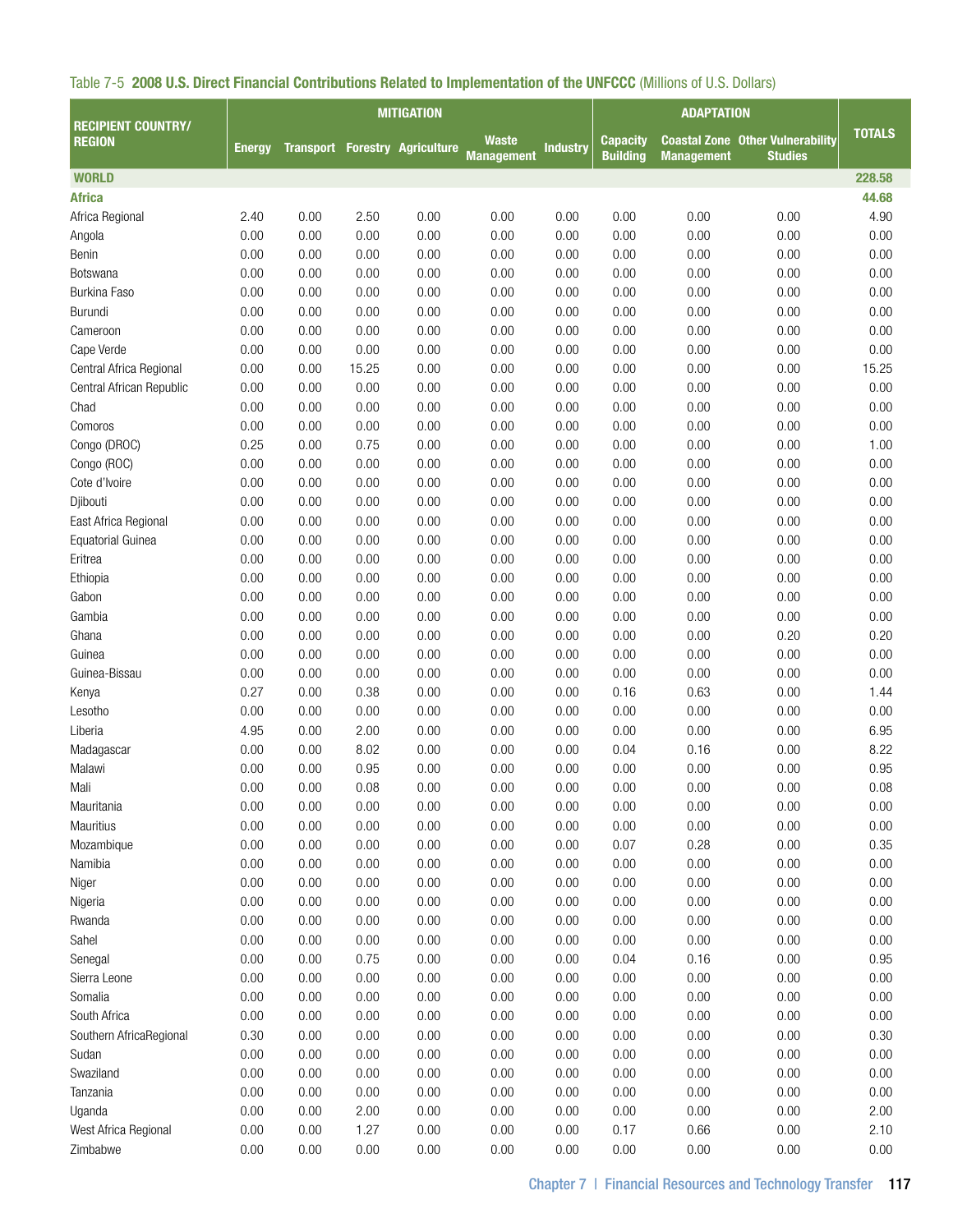|                                            |               |      |      | <b>MITIGATION</b>                     |                   |                 |                 |                   |                                         |               |
|--------------------------------------------|---------------|------|------|---------------------------------------|-------------------|-----------------|-----------------|-------------------|-----------------------------------------|---------------|
| <b>RECIPIENT COUNTRY/</b><br><b>REGION</b> | <b>Energy</b> |      |      | <b>Transport Forestry Agriculture</b> | <b>Waste</b>      | <b>Industry</b> | <b>Capacity</b> |                   | <b>Coastal Zone Other Vulnerability</b> | <b>TOTALS</b> |
|                                            |               |      |      |                                       | <b>Management</b> |                 | <b>Building</b> | <b>Management</b> | <b>Studies</b>                          |               |
| <b>Asia/Near East</b>                      |               |      |      |                                       |                   |                 |                 |                   |                                         | 73.85         |
| Afghanistan                                | 17.54         | 0.00 | 0.00 | 0.00                                  | 0.00              | 0.00            | 0.00            | 0.00              | 0.00                                    | 17.54         |
| Algeria                                    | 0.00          | 0.00 | 0.00 | 0.00                                  | 0.00              | 0.00            | 0.00            | 0.00              | 0.00                                    | 0.00          |
| Asia/Near East Regional                    | 2.31          | 0.00 | 0.89 | 0.00                                  | 0.00              | 0.00            | 0.00            | 0.00              | 0.00                                    | 3.20          |
| Bahrain                                    | 0.00          | 0.00 | 0.00 | 0.00                                  | 0.00              | 0.00            | 0.00            | 0.00              | 0.00                                    | 0.00          |
| Bangladesh                                 | 2.00          | 0.00 | 5.00 | 0.00                                  | 0.00              | 0.00            | 0.00            | 0.00              | 0.00                                    | 7.00          |
| Bhutan                                     | 0.00          | 0.00 | 0.00 | 0.00                                  | 0.00              | 0.00            | 0.00            | 0.00              | 0.00                                    | 0.00          |
| Brunei                                     | 0.00          | 0.00 | 0.00 | 0.00                                  | 0.00              | 0.00            | 0.00            | 0.00              | 0.00                                    | 0.00          |
| Burma (Myanmar)                            | 0.00          | 0.00 | 0.00 | 0.00                                  | 0.00              | 0.00            | 0.00            | 0.00              | 0.00                                    | 0.00          |
| Cambodia                                   | 0.00          | 0.00 | 0.94 | 0.00                                  | 0.00              | 0.00            | 0.00            | 0.00              | 0.00                                    | 0.94          |
| China                                      | 5.69          | 0.00 | 0.60 | 0.00                                  | 0.00              | 0.00            | 0.00            | 0.00              | 0.00                                    | 6.29          |
| East Timor                                 | 0.00          | 0.00 | 0.00 | 0.00                                  | 0.00              | 0.00            | 0.00            | 0.00              | 0.00                                    | 0.00          |
| Egypt                                      | 0.00          | 0.00 | 0.00 | 0.00                                  | 0.00              | 0.00            | 0.00            | 0.00              | 0.00                                    | 0.00          |
| Federated States of Micronesia             | 0.00          | 0.00 | 0.00 | 0.00                                  | 0.00              | 0.00            | 0.00            | 0.00              | 0.00                                    | 0.00          |
| Fiji                                       | 0.00          | 0.00 | 0.00 | 0.00                                  | 0.00              | 0.00            | 0.00            | 0.00              | 0.00                                    | 0.00          |
| French Polynesia                           | 0.00          | 0.00 | 0.00 | 0.00                                  | 0.00              | 0.00            | 0.00            | 0.00              | 0.00                                    | 0.00          |
| Hong Kong                                  | 0.00          | 0.00 | 0.00 | 0.00                                  | 0.00              | 0.00            | 0.00            | 0.00              | 0.00                                    | 0.00          |
| India                                      | 7.68          | 0.00 | 0.00 | 0.00                                  | 0.00              | 0.00            | 0.00            | 0.00              | 0.00                                    | 7.68          |
| Indonesia                                  | 0.00          | 0.00 | 5.60 | 0.00                                  | 0.00              | 0.00            | 0.30            | 1.20              | 0.00                                    | 7.10          |
| Iraq                                       | 0.00          | 0.00 | 0.00 | 0.00                                  | 0.00              | 0.00            | 0.00            | 0.00              | 0.00                                    | 0.00          |
| Jordan                                     | 0.10          | 0.00 | 0.00 | 0.00                                  | 0.00              | 0.00            | 0.00            | 0.00              | 0.00                                    | 0.10          |
| Kiribati                                   | 0.00          | 0.00 | 0.00 | 0.00                                  | 0.00              | 0.00            | 0.00            | 0.00              | 0.00                                    | 0.00          |
| Korea (ROK)                                | 0.00          | 0.00 | 0.00 | 0.00                                  | 0.00              | 0.00            | 0.00            | 0.00              | 0.00                                    | 0.00          |
| Laos                                       | 0.00          | 0.00 | 0.00 | 0.00                                  | 0.00              | 0.00            | 0.00            | 0.00              | 0.00                                    | 0.00          |
| Lebanon                                    | 0.00          | 0.00 | 0.00 | 0.00                                  | 0.00              | 0.00            | 0.00            | 0.00              | 0.00                                    | 0.00          |
| Macao                                      | 0.00          | 0.00 | 0.00 | 0.00                                  | 0.00              | 0.00            | 0.00            | 0.00              | 0.00                                    | 0.00          |
| Malaysia                                   | 0.00          | 0.00 | 0.00 | 0.00                                  | 0.00              | 0.00            | 0.00            | 0.00              | 0.00                                    | 0.00          |
| Maldive Islands                            | 0.00          | 0.00 | 0.00 | 0.00                                  | 0.00              | 0.00            | 0.00            | 0.00              | 0.00                                    | 0.00          |
| Marshall Islands                           | 0.00          | 0.00 | 0.00 | 0.00                                  | 0.00              | 0.00            | 0.00            | 0.00              | 0.00                                    | 0.00          |
| Mongolia                                   | 0.00          | 0.00 | 0.05 | 0.00                                  | 0.00              | 0.00            | 0.00            | 0.00              | 0.00                                    | 0.05          |
| Morocco                                    | 0.00          | 0.00 | 0.07 | 0.00                                  | 0.00              | 0.00            | 0.00            | 0.00              | 0.00                                    | 0.07          |
| Nauru                                      | 0.00          | 0.00 | 0.00 | 0.00                                  | 0.00              | 0.00            | 0.00            | 0.00              | 0.00                                    | 0.00          |
| Nepal                                      | 0.00          | 0.00 | 2.00 | 0.00                                  | 0.00              | 0.00            | 0.00            | 0.00              | 0.00                                    | 2.00          |
| New Caledonia                              | 0.00          | 0.00 | 0.00 | 0.00                                  | 0.00              | 0.00            | 0.00            | 0.00              | 0.00                                    | 0.00          |
| North Korea                                | 0.00          | 0.00 | 0.00 | 0.00                                  | 0.00              | 0.00            | 0.00            | 0.00              | 0.00                                    | 0.00          |
| Oman                                       | 0.00          | 0.00 | 0.00 | 0.00                                  | 0.00              | 0.00            | 0.00            | 0.00              | 0.00                                    | 0.00          |
| Pakistan                                   | 0.00          | 0.00 | 0.00 | 0.00                                  | 0.00              | 0.00            | 0.00            | 0.00              | 0.00                                    | 0.00          |
| Palau                                      | 0.00          | 0.00 | 0.00 | 0.00                                  | 0.00              | 0.00            | 0.00            | 0.00              | 0.00                                    | 0.00          |
| Papua New Guinea                           | 0.00          | 0.00 | 0.00 | 0.00                                  | 0.00              | 0.00            | 0.05            | 0.20              | 0.00                                    | 0.25          |
| Philippines                                | 3.73          | 0.00 | 7.80 | 0.00                                  | 0.00              | 0.00            | 0.98            | 3.90              | 0.00                                    | 16.41         |
| Qatar                                      | 0.00          | 0.00 | 0.00 | 0.00                                  | 0.00              | 0.00            | 0.00            | 0.00              | 0.00                                    | 0.00          |
| Reunion                                    | 0.00          | 0.00 | 0.00 | 0.00                                  | 0.00              | 0.00            | 0.00            | 0.00              | 0.00                                    | 0.00          |
|                                            | 0.00          |      |      |                                       |                   | 0.00            |                 | 0.00              | 0.00                                    | 0.00          |
| Samoa                                      |               | 0.00 | 0.00 | 0.00                                  | 0.00              |                 | 0.00            |                   |                                         |               |
| Saudi Arabia                               | 0.00          | 0.00 | 0.00 | 0.00                                  | 0.00              | 0.00            | 0.00            | 0.00              | 0.00                                    | 0.00          |
| Seychelles                                 | 0.00          | 0.00 | 0.00 | 0.00                                  | 0.00              | 0.00            | 0.00            | 0.00              | 0.00                                    | 0.00          |
| Singapore                                  | 0.00          | 0.00 | 0.00 | 0.00                                  | 0.00              | 0.00            | 0.00            | 0.00              | 0.00                                    | 0.00          |
| South Asia Regional                        | 2.70          | 0.00 | 0.00 | 0.00                                  | 0.00              | 0.00            | 0.00            | 0.00              | 0.00                                    | 2.70          |
| Southeast Asia Regional                    | 0.00          | 0.00 | 0.00 | 0.00                                  | 0.00              | 0.00            | 0.00            | 0.00              | 0.00                                    | 0.00          |
| Sri Lanka                                  | 0.52          | 0.00 | 0.00 | 0.00                                  | 0.00              | 0.00            | 0.00            | 0.00              | 0.00                                    | 0.52          |
| Syria                                      | 0.00          | 0.00 | 0.00 | 0.00                                  | 0.00              | 0.00            | 0.00            | 0.00              | 0.00                                    | 0.00          |
| Taiwan                                     | 0.00          | 0.00 | 0.00 | 0.00                                  | 0.00              | 0.00            | 0.00            | 0.00              | 0.00                                    | 0.00          |
| Thailand                                   | 0.00          | 0.00 | 0.00 | 0.00                                  | 0.00              | 0.00            | 0.00            | 0.00              | 0.00                                    | 0.00          |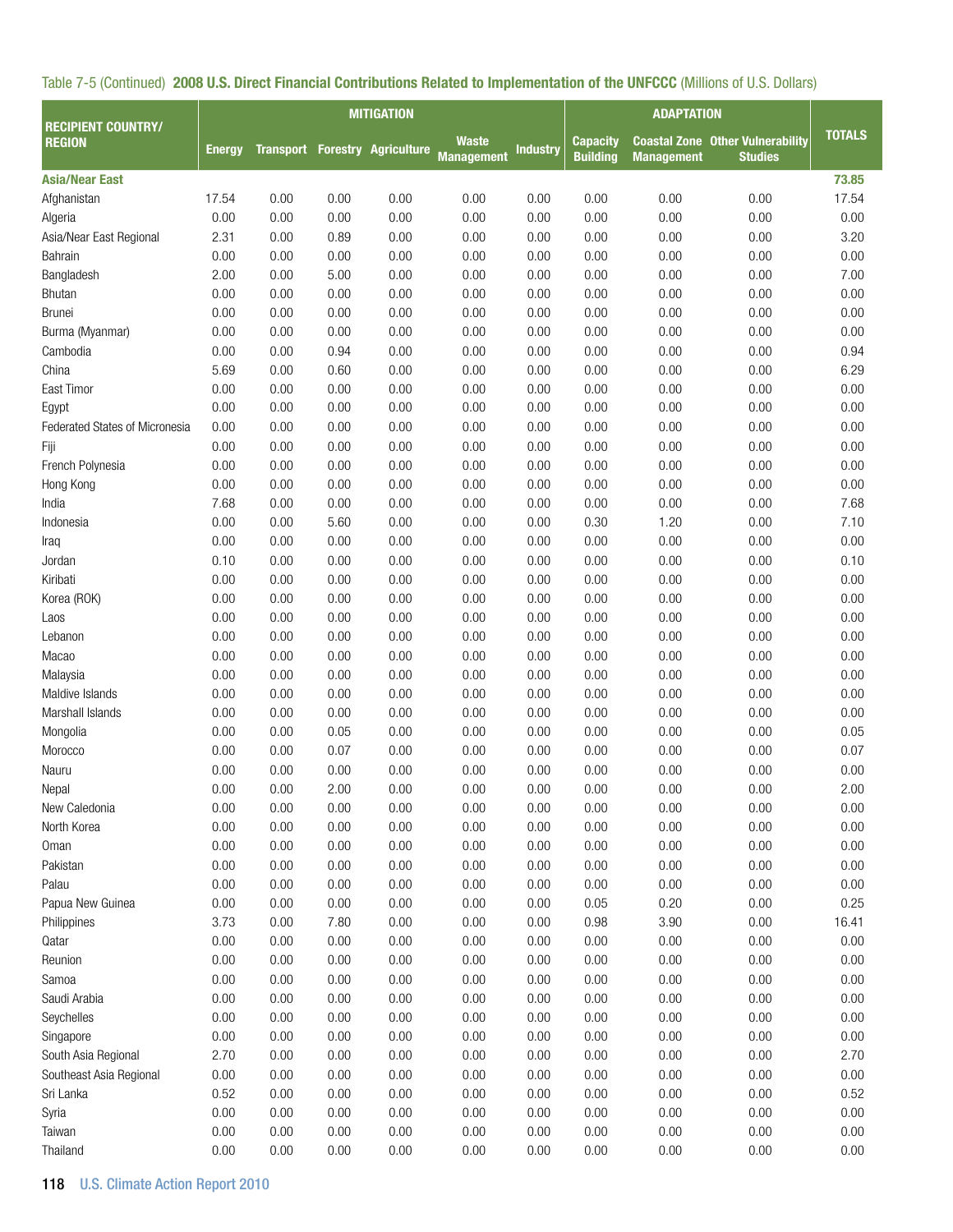|                                            |        |                  |      | <b>MITIGATION</b>           |                                   |                 |                                    |                   |                                                           |               |
|--------------------------------------------|--------|------------------|------|-----------------------------|-----------------------------------|-----------------|------------------------------------|-------------------|-----------------------------------------------------------|---------------|
| <b>RECIPIENT COUNTRY/</b><br><b>REGION</b> | Energy | <b>Transport</b> |      | <b>Forestry Agriculture</b> | <b>Waste</b><br><b>Management</b> | <b>Industry</b> | <b>Capacity</b><br><b>Building</b> | <b>Management</b> | <b>Coastal Zone Other Vulnerability</b><br><b>Studies</b> | <b>TOTALS</b> |
| Tokelau Islands                            | 0.00   | 0.00             | 0.00 | 0.00                        | 0.00                              | 0.00            | 0.00                               | 0.00              | 0.00                                                      | 0.00          |
| Tunisia                                    | 0.00   | 0.00             | 0.00 | 0.00                        | 0.00                              | 0.00            | 0.00                               | 0.00              | 0.00                                                      | 0.00          |
| Turkey                                     | 0.00   | 0.00             | 0.00 | 0.00                        | 0.00                              | 0.00            | 0.00                               | 0.00              | 0.00                                                      | 0.00          |
| Turks & Caicos Islands                     | 0.00   | 0.00             | 0.00 | 0.00                        | 0.00                              | 0.00            | 0.00                               | 0.00              | 0.00                                                      | 0.00          |
| Vanuatu                                    | 0.00   | 0.00             | 0.00 | 0.00                        | 0.00                              | 0.00            | 0.00                               | 0.00              | 0.00                                                      | 0.00          |
| Vietnam                                    | 0.00   | 0.00             | 0.00 | 0.00                        | 0.00                              | 0.00            | 0.40                               | 1.60              | 0.00                                                      | 2.00          |
| West Bank/Gaza                             | 0.00   | 0.00             | 0.00 | 0.00                        | 0.00                              | 0.00            | 0.00                               | 0.00              | 0.00                                                      | 0.00          |
| Yemen                                      | 0.00   | 0.00             | 0.00 | 0.00                        | 0.00                              | 0.00            | 0.00                               | 0.00              | 0.00                                                      | 0.00          |
| <b>Europe/Eurasia</b>                      |        |                  |      |                             |                                   |                 |                                    |                   |                                                           | 29.23         |
| Albania                                    | 0.46   | 0.00             | 0.00 | 0.00                        | 0.00                              | 0.00            | 0.00                               | 0.00              | 0.00                                                      | 0.46          |
| Armenia                                    | 8.55   | 0.00             | 0.00 | 0.00                        | 0.00                              | 0.00            | 0.00                               | 0.00              | 0.00                                                      | 8.55          |
| Azerbaijan                                 | 0.00   | 0.00             | 0.00 | 0.00                        | 0.00                              | 0.00            | 0.00                               | 0.00              | 0.00                                                      | 0.00          |
| <b>Belarus</b>                             | 0.00   | 0.00             | 0.00 | 0.00                        | 0.00                              | 0.00            | 0.00                               | 0.00              | 0.00                                                      | 0.00          |
| Bosnia & Herzegovina                       | 0.00   | 0.00             | 0.00 | 0.00                        | 0.00                              | 0.00            | 0.00                               | 0.00              | 0.00                                                      | 0.00          |
| Bulgaria                                   | 0.00   | 0.00             | 0.00 | 0.00                        | 0.00                              | 0.00            | 0.00                               | 0.00              | 0.00                                                      | 0.00          |
| Central Asia Regional                      | 0.95   | 0.00             | 0.00 | 0.00                        | 0.00                              | 0.00            | 0.00                               | 0.00              | 0.00                                                      | 0.95          |
| Croatia                                    | 0.00   | 0.00             | 0.00 | 0.00                        | 0.00                              | 0.00            | 0.00                               | 0.00              | 0.00                                                      | 0.00          |
| Cyprus                                     | 0.00   | 0.00             | 0.00 | 0.00                        | 0.00                              | 0.00            | 0.00                               | 0.00              | 0.00                                                      | 0.00          |
| Czech Republic                             | 0.00   | 0.00             | 0.00 | 0.00                        | 0.00                              | 0.00            | 0.00                               | 0.00              | 0.00                                                      | 0.00          |
| Estonia                                    | 0.00   | 0.00             | 0.00 | 0.00                        | 0.00                              | 0.00            | 0.00                               | 0.00              | 0.00                                                      | 0.00          |
| Europe & Eurasia Regional                  | 1.12   | 0.00             | 0.00 | 0.00                        | 0.00                              | 0.00            | 0.00                               | 0.00              | 0.00                                                      | 1.12          |
| Georgia                                    | 3.17   | 0.00             | 0.25 | 0.00                        | 0.00                              | 0.00            | 0.00                               | 0.00              | 0.00                                                      | 3.41          |
| Hungary                                    | 0.00   | 0.00             | 0.00 | 0.00                        | 0.00                              | 0.00            | 0.00                               | 0.00              | 0.00                                                      | 0.00          |
| Kazakhstan                                 | 0.36   | 0.00             | 0.00 | 0.00                        | 0.00                              | 0.00            | 0.00                               | 0.00              | 0.00                                                      | 0.36          |
| Kosovo                                     | 6.62   | 0.00             | 0.00 | 0.00                        | 0.00                              | 0.00            | 0.00                               | 0.00              | 0.00                                                      | 6.62          |
| Kyrgyzstan                                 | 0.98   | 0.00             | 0.00 | 0.00                        | 0.00                              | 0.00            | 0.00                               | 0.00              | 0.00                                                      | 0.98          |
| Latvia                                     | 0.00   | 0.00             | 0.00 | 0.00                        | 0.00                              | 0.00            | 0.00                               | 0.00              | 0.00                                                      | 0.00          |
| Lithuania                                  | 0.00   | 0.00             | 0.00 | 0.00                        | 0.00                              | 0.00            | 0.00                               | 0.00              | 0.00                                                      | 0.00          |
| Macedonia                                  | 0.00   | 0.00             | 0.00 | 0.00                        | 0.00                              | 0.00            | 0.00                               | 0.00              | 0.00                                                      | 0.00          |
| Moldova                                    | 0.40   | 0.00             | 0.00 | 0.00                        | 0.00                              | 0.00            | 0.00                               | 0.00              | 0.00                                                      | 0.40          |
| Montenegro                                 | 0.00   | 0.00             | 0.00 | 0.00                        | 0.00                              | 0.00            | 0.00                               | 0.00              | 0.00                                                      | 0.00          |
| Poland                                     | 0.00   | 0.00             | 0.00 | 0.00                        | 0.00                              | 0.00            | 0.00                               | 0.00              | 0.00                                                      | 0.00          |
| Romania                                    | 0.00   | 0.00             | 0.00 | 0.00                        | 0.00                              | 0.00            | 0.00                               | 0.00              | 0.00                                                      | 0.00          |
| Russia                                     | 0.27   | 0.00             | 0.43 | 0.00                        | 0.00                              | 0.00            | 0.00                               | 0.00              | 0.00                                                      | 0.70          |
| Serbia                                     | 0.00   | 0.00             | 0.00 | 0.00                        | 0.00                              | 0.00            | 0.00                               | 0.00              | 0.00                                                      | 0.00          |
| Slovak Republic                            | 0.00   | 0.00             | 0.00 | 0.00                        | 0.00                              | 0.00            | 0.00                               | 0.00              | 0.00                                                      | 0.00          |
| Slovenia                                   | 0.00   | 0.00             | 0.00 | 0.00                        | 0.00                              | 0.00            | 0.00                               | 0.00              | 0.00                                                      | 0.00          |
| Tajikistan                                 | 0.77   | 0.00             | 0.00 | 0.00                        | 0.00                              | 0.00            | 0.00                               | 0.00              | 0.00                                                      | 0.77          |
| Turkmenistan                               | 0.22   | 0.00             | 0.00 | 0.00                        | 0.00                              | 0.00            | 0.00                               | 0.00              | 0.00                                                      | 0.22          |
| Ukraine                                    | 4.70   | 0.00             | 0.00 | 0.00                        | 0.00                              | 0.00            | 0.00                               | 0.00              | 0.00                                                      | 4.70          |
| Uzbekistan                                 | 0.00   | 0.00             | 0.00 | 0.00                        | 0.00                              | 0.00            | 0.00                               | 0.00              | 0.00                                                      | 0.00          |
| Yugoslavia                                 | 0.00   | 0.00             | 0.00 | 0.00                        | 0.00                              | 0.00            | 0.00                               | 0.00              | 0.00                                                      | 0.00          |
| <b>Latin America/</b><br><b>Caribbean</b>  |        |                  |      |                             |                                   |                 |                                    |                   |                                                           | 56.42         |
| Anguilla                                   | 0.00   | 0.00             | 0.00 | 0.00                        | 0.00                              | 0.00            | 0.00                               | 0.00              | 0.00                                                      | 0.00          |
| Antigua & Barbuda                          | 0.00   | 0.00             | 0.00 | 0.00                        | 0.00                              | 0.00            | 0.00                               | 0.00              | 0.00                                                      | 0.00          |
| Argentina                                  | 0.00   | 0.00             | 0.00 | 0.00                        | 0.00                              | 0.00            | 0.00                               | 0.00              | 0.00                                                      | 0.00          |
| Aruba                                      | 0.00   | 0.00             | 0.00 | 0.00                        | 0.00                              | 0.00            | 0.00                               | 0.00              | 0.00                                                      | 0.00          |
| Bahamas                                    | 0.00   | 0.00             | 0.00 | 0.00                        | 0.00                              | 0.00            | 0.00                               | 0.00              | 0.00                                                      | 0.00          |
| Barbados                                   | 0.00   | 0.00             | 0.00 | 0.00                        | 0.00                              | 0.00            | 0.00                               | 0.00              | 0.00                                                      | 0.00          |
| Belize                                     | 0.00   | 0.00             | 0.00 | 0.00                        | 0.00                              | 0.00            | 0.02                               | 0.08              | 0.00                                                      | 0.10          |

Bermuda 0.00 0.00 0.00 0.00 0.00 0.00 0.00 0.00 0.00 0.00

## Table 7-5 (Continued) 2008 U.S. Direct Financial Contributions Related to Implementation of the UNFCCC (Millions of U.S. Dollars)